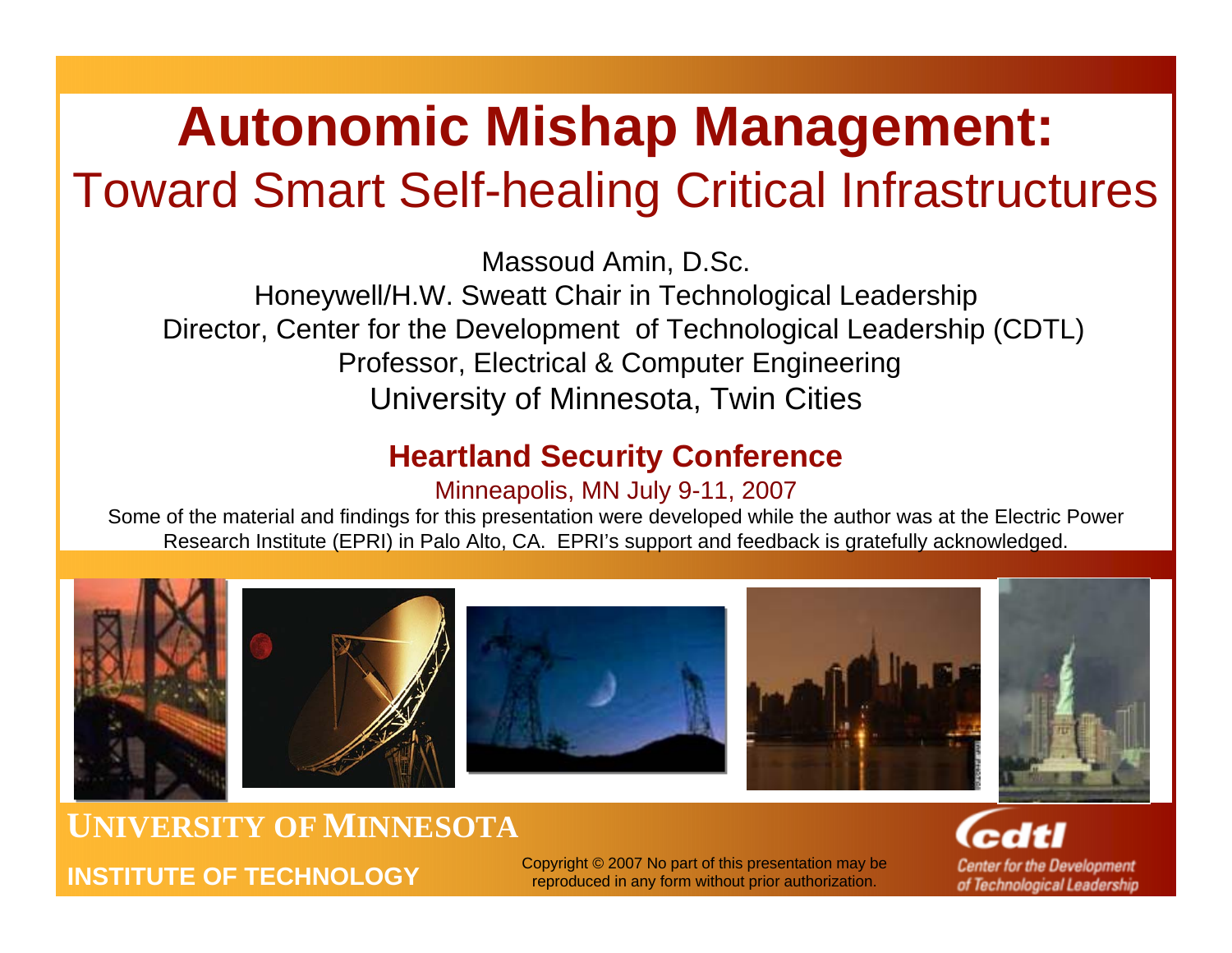# **S&T Innovation and the Economists**

What's really important!



Schumpeter 1883-1953 What's missing? The role of innovation and business 'cycles'



Robert Solow (MIT)

Quantitative power of technology in the economy

Paul Romer (Stanford Univ.)

The biggest 'force' in wealth creation is not accounted for

**Innovation and 'creative destruction'**

**Technology drives 60% of US economy!**

**Interaction of people and ideas**

**UNIVERSITY OF MINNESOTAINSTITUTE OF TECHNOLOGY**

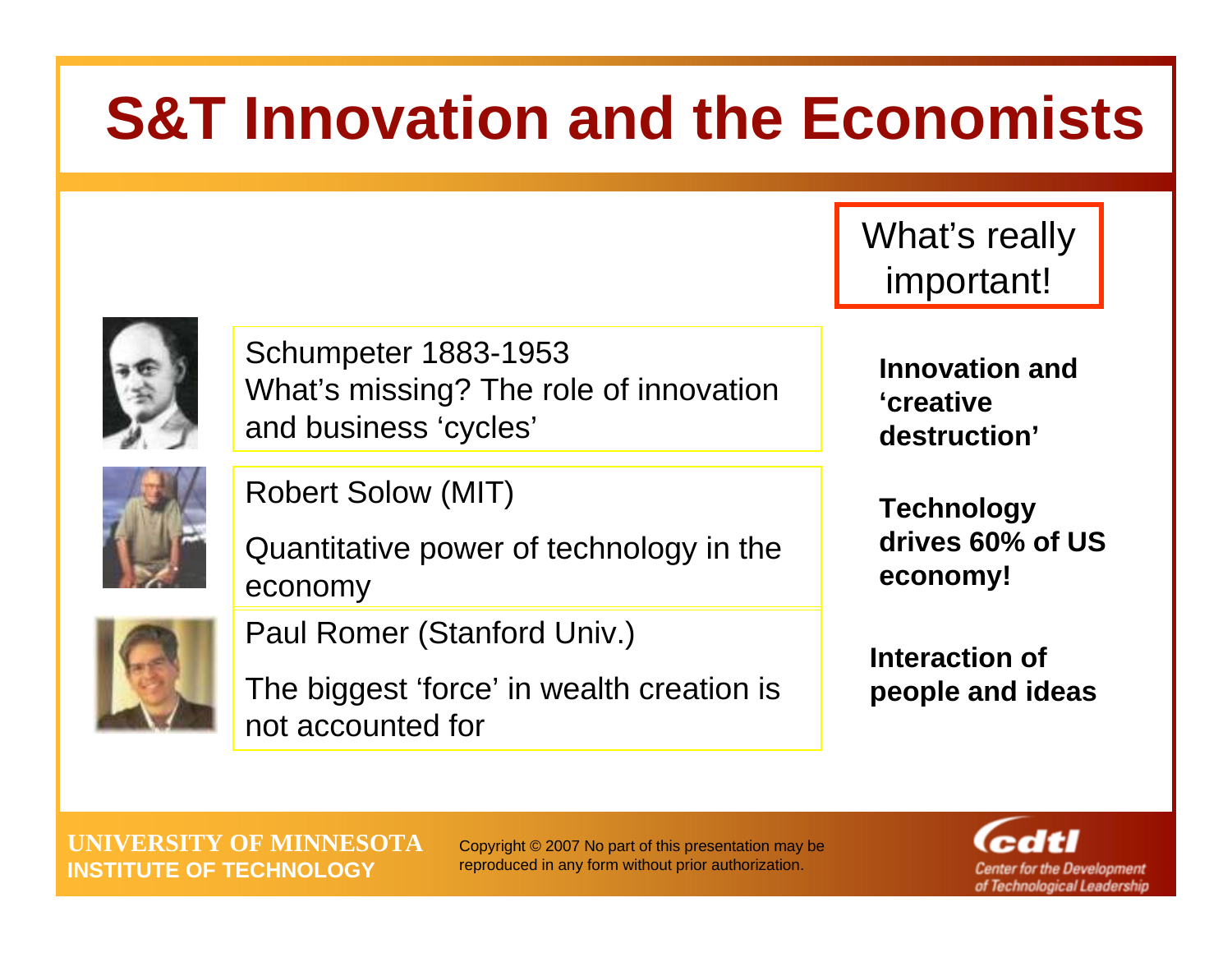## **Overview: Initiatives and Programs I developed or led at EPRI** (1998-2003)



**UNIVERSITY OF MINNESOTAINSTITUTE OF TECHNOLOGY**

Copyright © 2007 No part of this presentation may be reproduced in any form without prior authorization.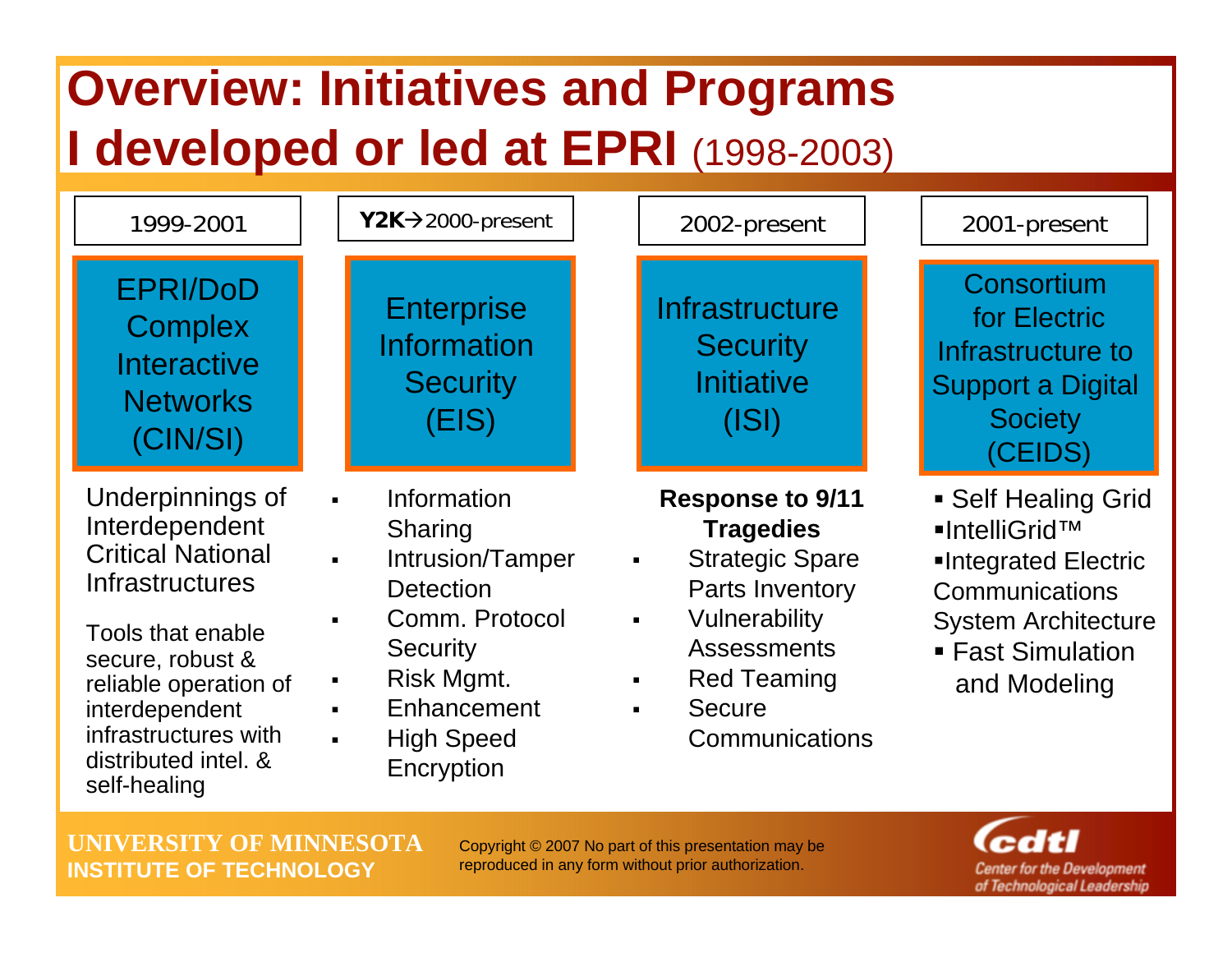## Recent Directions: EPRI/DOD Complex Interactive Network/Systems Initiative

**"We are sick and tired of them and they had better change!"** *Chicago Mayor Richard Daley on the August 1999 Blackout* 

Complex interactive networks:

- • *Energy infrastructure*: Electric power grids, water, oil and gas pipelines
- *Telecommunication:* Information, communications and satellite networks; sensor and measurement systems and other continuous information flow systems
- •*Transportation and distribution networks*
- •*Energy markets, banking and finance*

**OF MINNESOTA INSTITUTE OF TECHNOLOGY**

Copyright © 2007 No part of this presentation may be reproduced in any form without prior authorization.



1999-2001: \$5.2M / year — Equally Funded by DoD/EPRI

Develop tools that enable secure, robust and reliable operation of interdependent infrastructures with distributed intelligence and self-healing abilities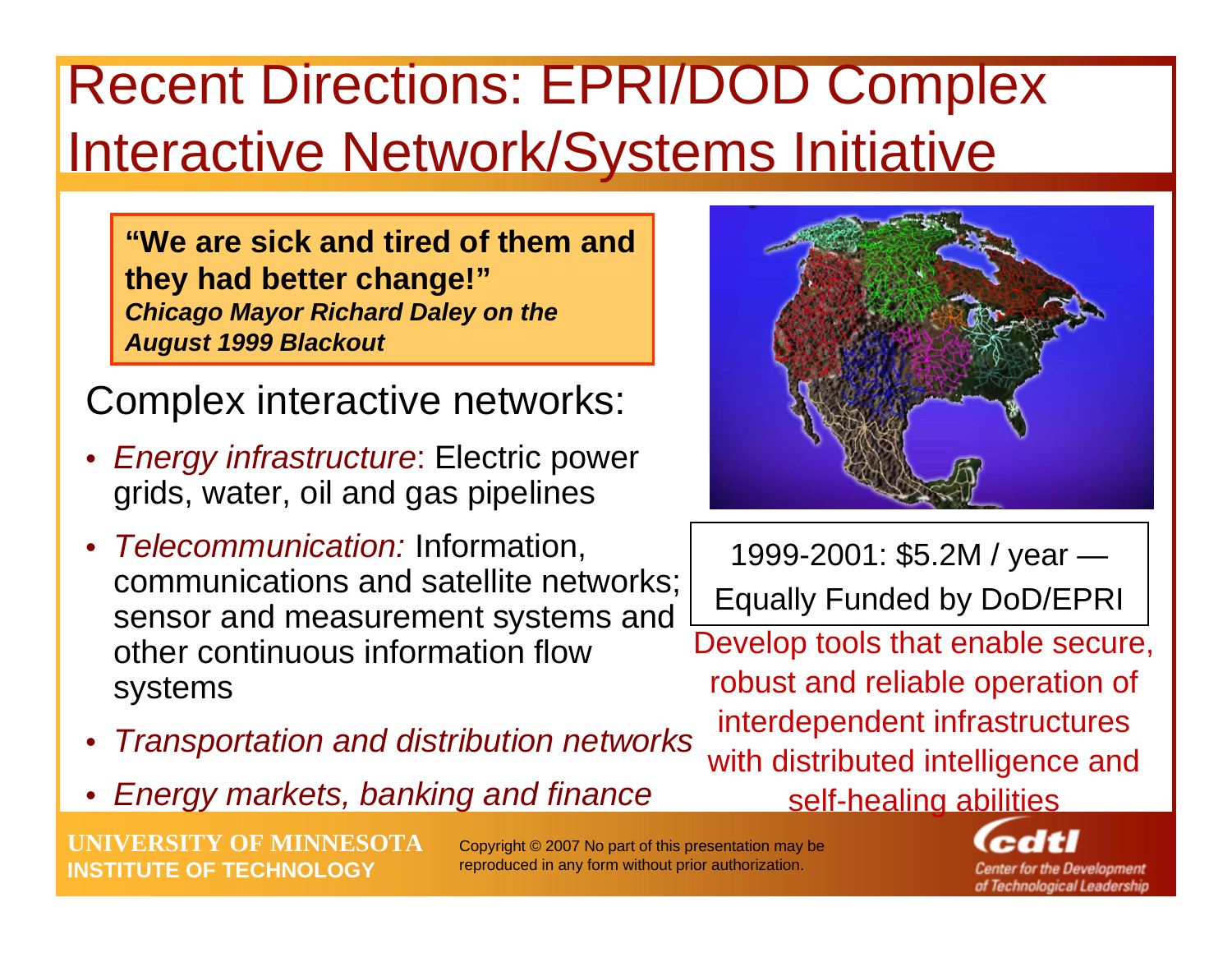## Complex Interactive Networks



**UNIVERSITY OF MINNESOTAINSTITUTE OF TECHNOLOGY**

Copyright © 2007 No part of this presentation may be reproduced in any form without prior authorization.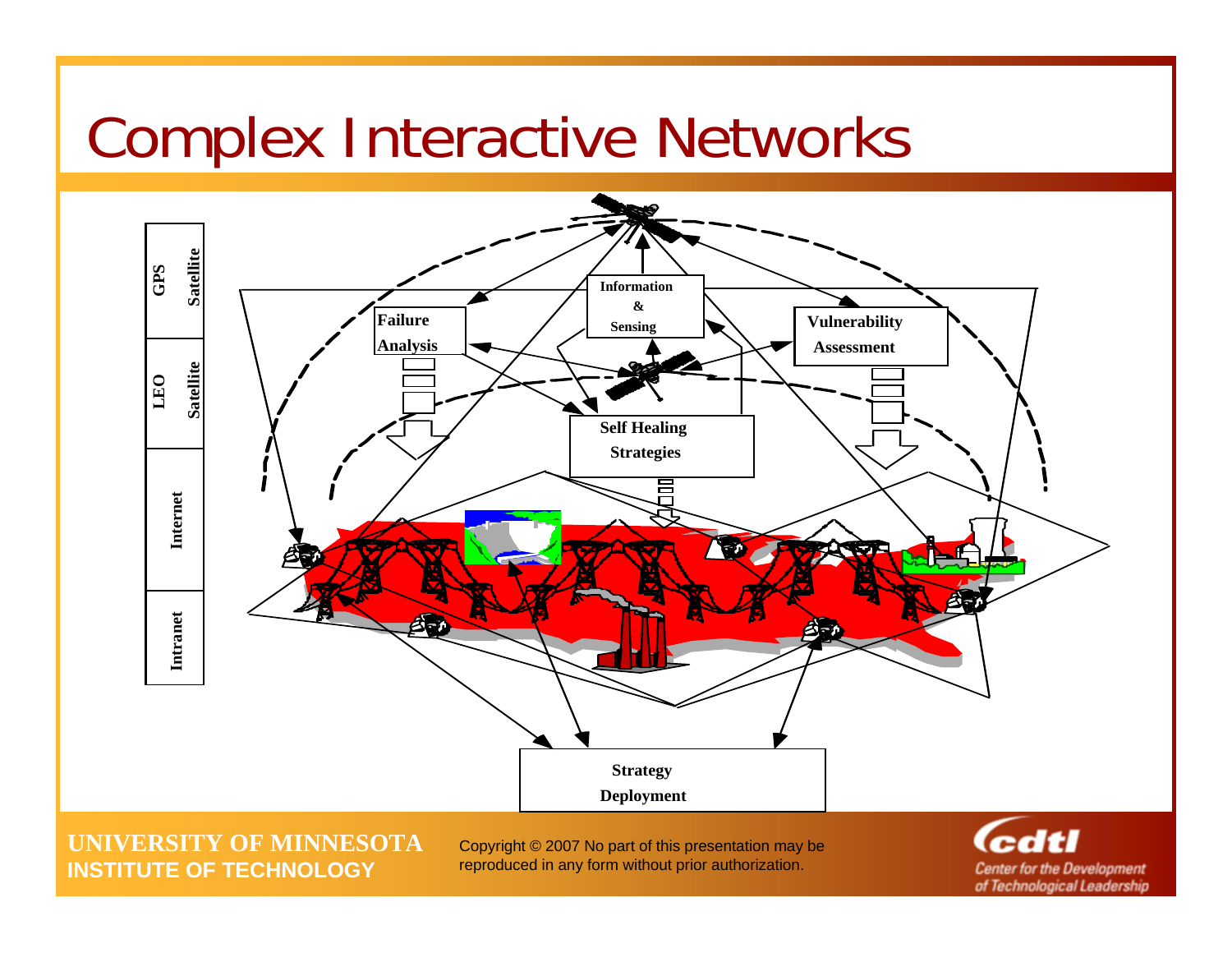## CIN/SI Funded Consortia

### *107 professors in 28 U.S. universities are funded: Over 360 publications, and 19 technologies extracted, in the 3-year initiative*

- • U Washington, Arizona St., Iowa St., VPI
- Purdue, U Tennessee, Fisk U, TVA, ComEd
- Harvard, UMass, Boston, MIT, Washington U.
- • Cornell, UC-Berkeley, GWU, Illinois, Washington St., Wisconsin
- CMU, RPI, UTAM, Minnesota, Illinois
- • Cal Tech, MIT, Illinois, UC-SB, UCLA, Stanford
- - Defense Against Catastrophic Failures, Vulnerability Assessment
- - Intelligent Management of the Power Grid
- -Modeling and Diagnosis Methods
- - Minimizing Failures While Maintaining Efficiency / Stochastic Analysis of Network Performance
- -Context Dependent Network Agents
- - Mathematical Foundations: Efficiency & Robustness of Distributed Systems

**UOF MINNESOTA INSTITUTE OF TECHNOLOGY**

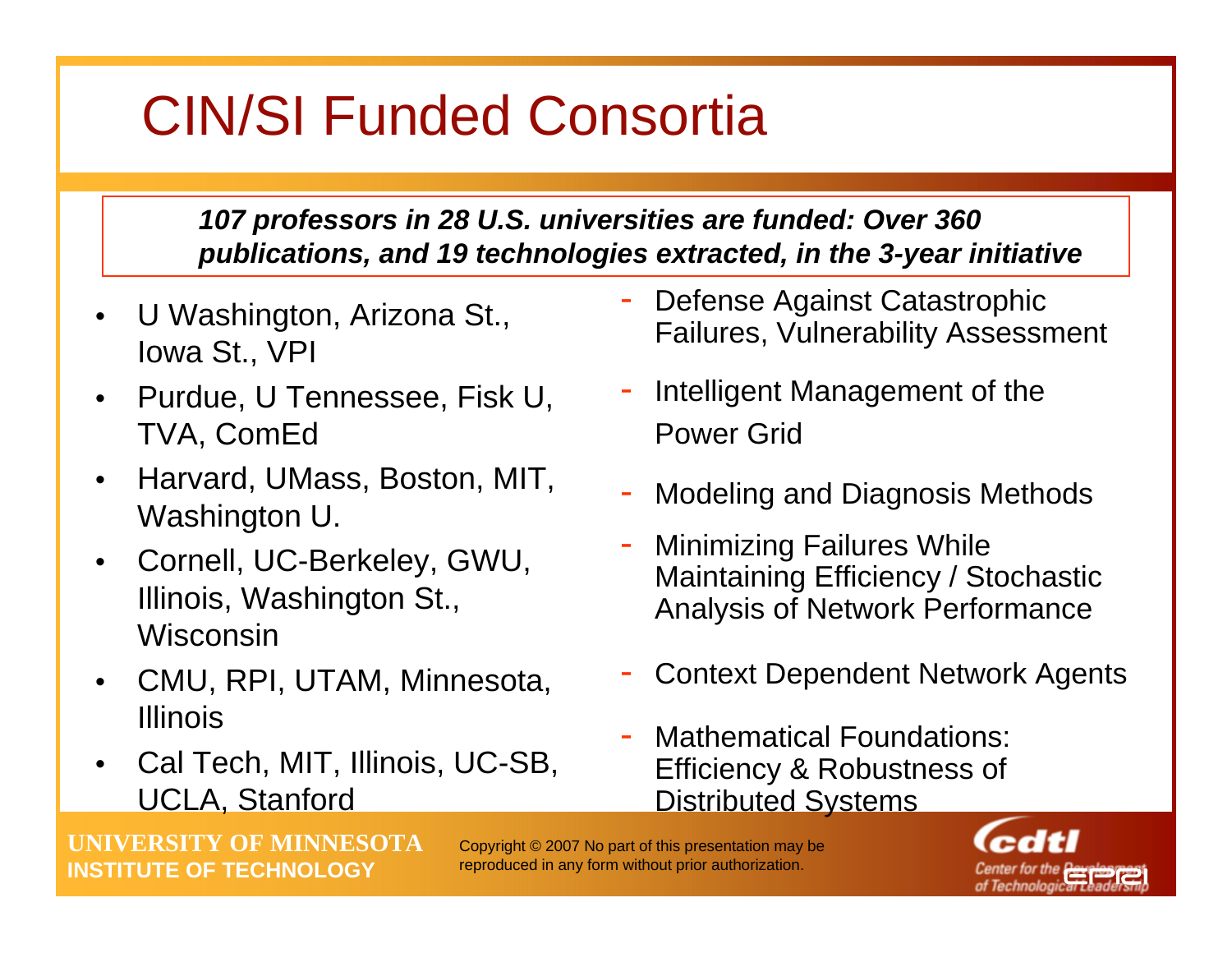# Background: The Self Healing Grid

**UNIVERSITY OF MINNESOTAINSTITUTE OF TECHNOLOGY**

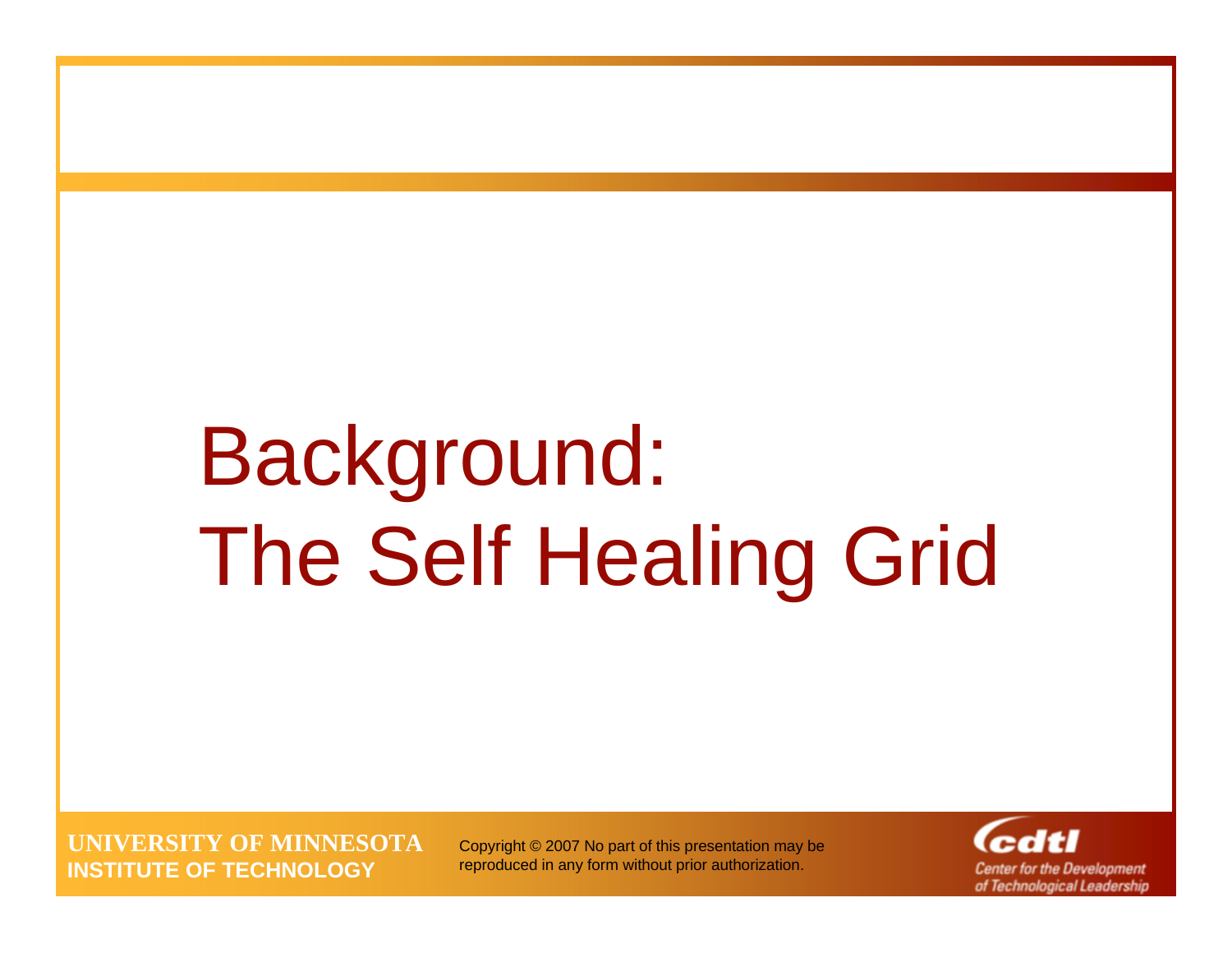## Background: The Case of the Missing Wing

Believe it or not, this one made it back! This F-15, with half its wing missing, is a good example of what is currently considered an "unliyable" aircraft. However, the pilot's success in bringing it home helped to inspire a new program at Aeronautical Systems Division's Filight Dynamics Laboratory aimed at enabling luture fighter pilots to By alreralt with severely damaged control surfaces. The pilot of this F-15 configured in unusual ways the control surfaces that were still working to compensale for the damaged wing. The FDL program will make this "survivors" reaction automatic to the alrcraft. Therefore, flying a damaged aircraft will be much easier on the pilot. Through a self-repairing flight control system nearing development, a convolterized "brain" will automatically reconfigure such surfaces as rudders, Baperons, and allerons to compensate for grave damage to essential llying surfaces, according to FDL Only smart work by the pilot and the unique combination of Interworking control surfaces on the F-15 brought this one back alive. With old-fashioned conventional allerons and horizontal stabilizer, it couldn't have happened.



NASA/MDA/WU IFCS: NASA Ames Research Center, NASA Dryden Flight Research Center, Boeing Phantom Works, and Washington University in St. Louis.

**UNIVERSITY OF MINNESOTAINSTITUTE OF TECHNOLOGY**

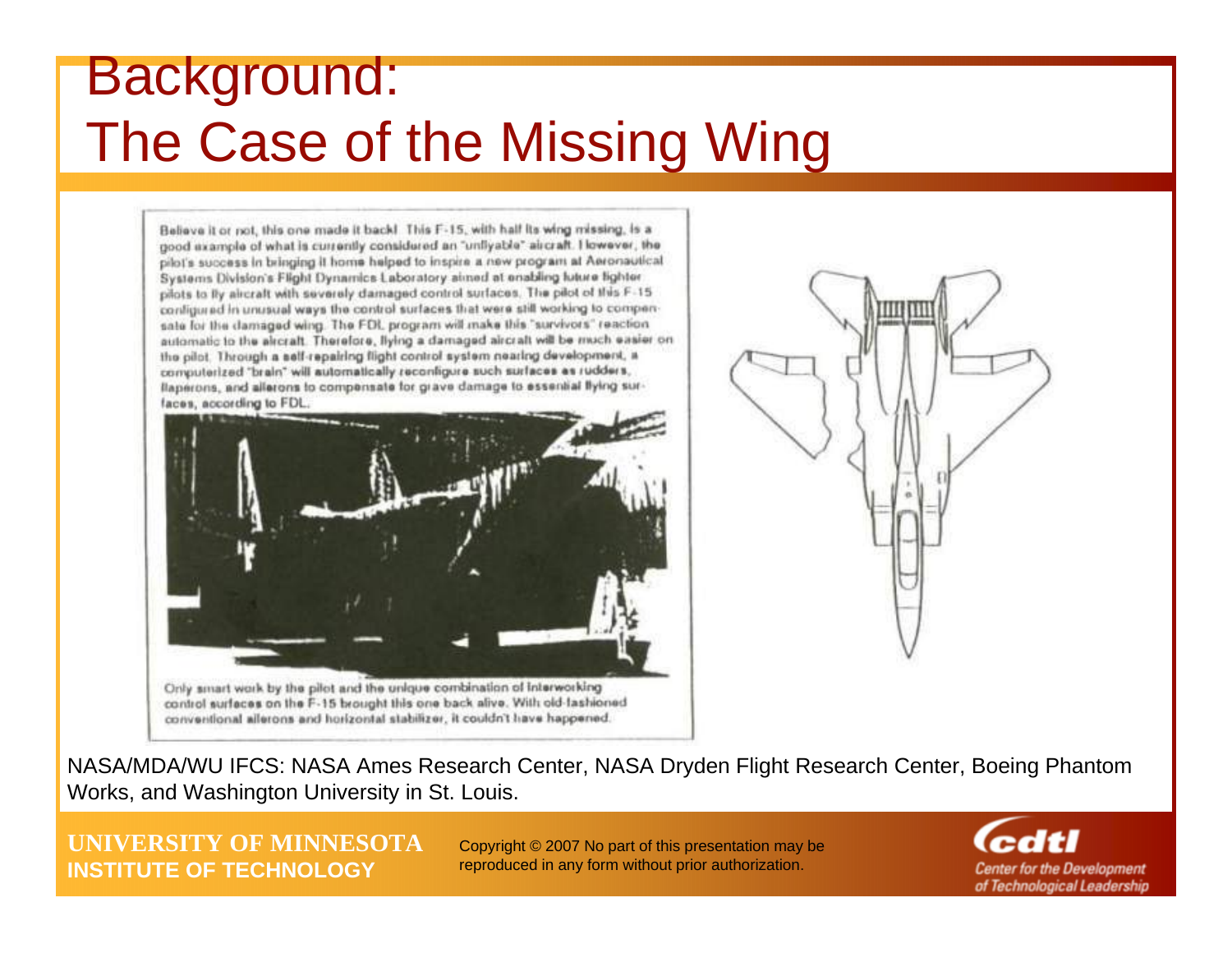### Goal: Optimize controls to compensate for damage or failure conditions of the aircraft\*



#### NASA/MDA/WU IFCS

**UNIVERSITY OF MINNESOTAINSTITUTE OF TECHNOLOGY**

Copyright © 2007 No part of this presentation may be reproduced in any form without prior authorization.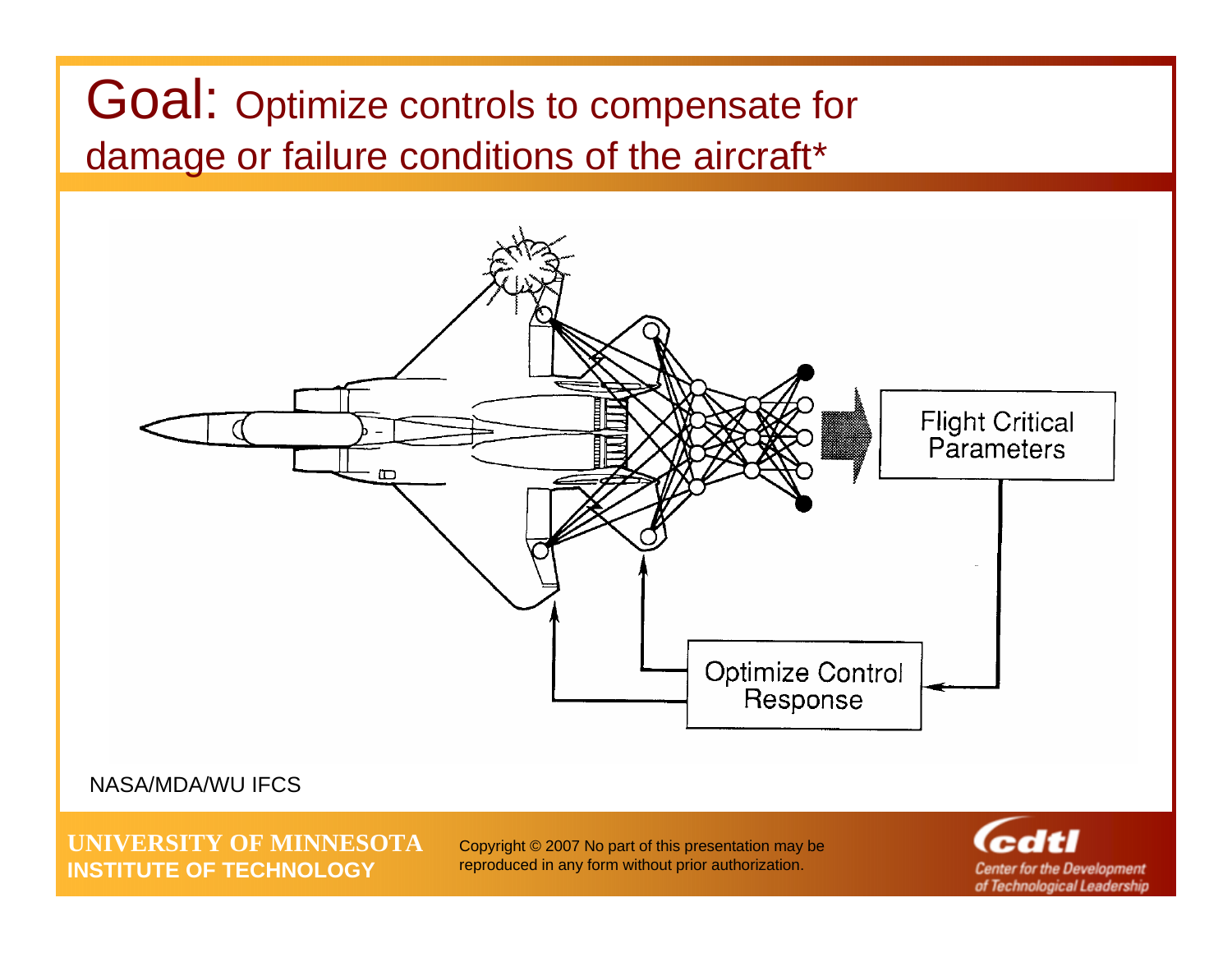## Roll Axis Response of the Intelligent Flight Control System



**OF MINNESOTA INSTITUTE OF TECHNOLOGY**

Copyright © 2007 No part of this presentation may be reproduced in any form without prior authorization.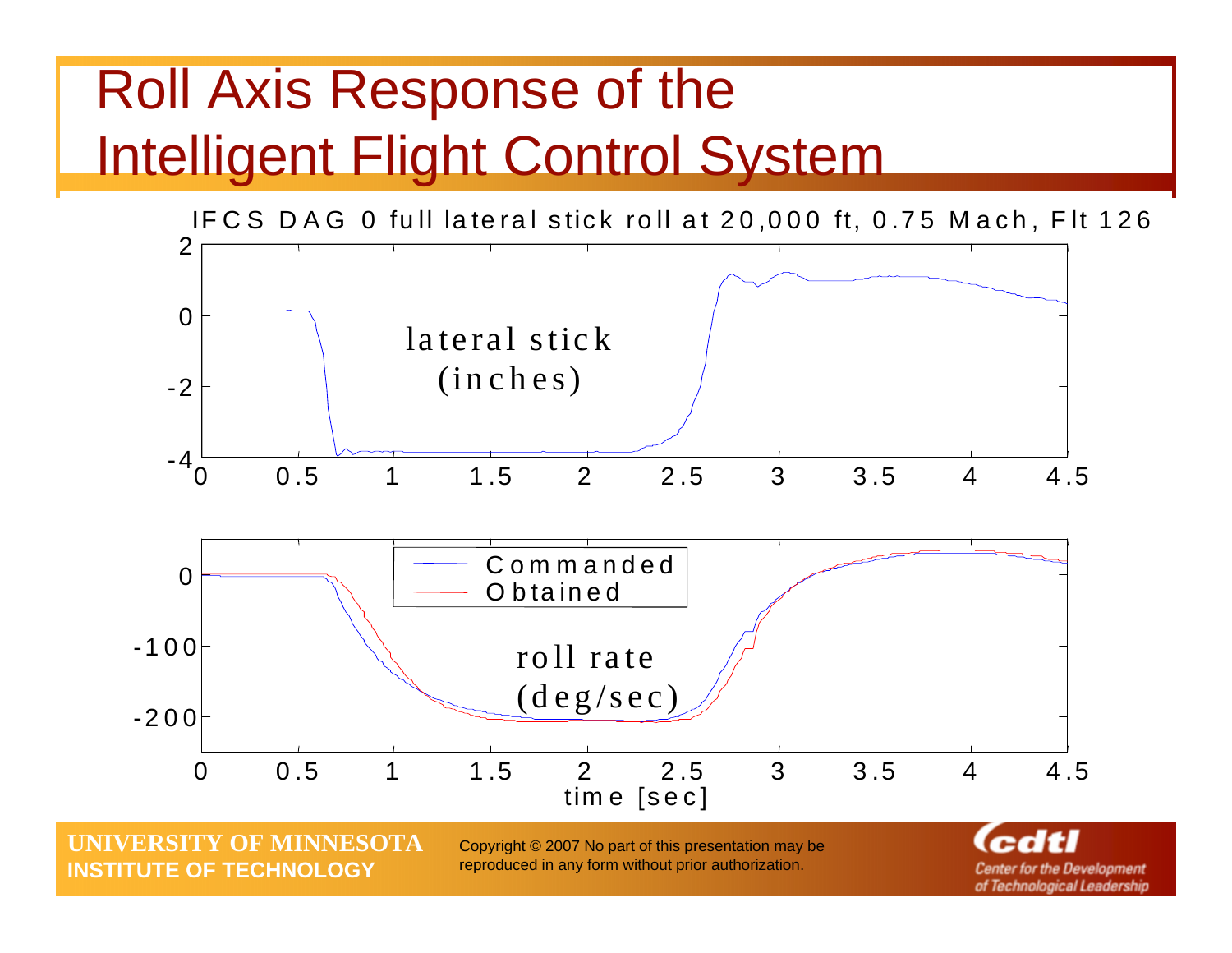## Accomplishments in the IFCS program

- • The system was successfully test flown on a test F-15 at the NASA Dryden Flight Research Center:
	- Fifteen test flights were accomplished, including flight path control in a test flight envelope with supersonic flight conditions.
	- Maneuvers included 4g turns, split S, tracking, formation flight, and maximum afterburner acceleration to supersonic flight.
- Stochastic Optimal Feedforward and Feedback Technique (SOFFT) continuously optimizes controls to compensate for damage or failure conditions of the aircraft.
- • Flight controller uses an on-line solution of the Riccati equation containing the neural network stability derivative data to continuously optimize feedback gains.
- $\bullet$  Development team: NASA Ames Research Center, NASA Dryden Flight Research Center, Boeing Phantom Works, and Washington University.

**UNIVERSITY OF MINNESOTAINSTITUTE OF TECHNOLOGY**

Copyright © 2007 No part of this presentation may be reproduced in any form without prior authorization.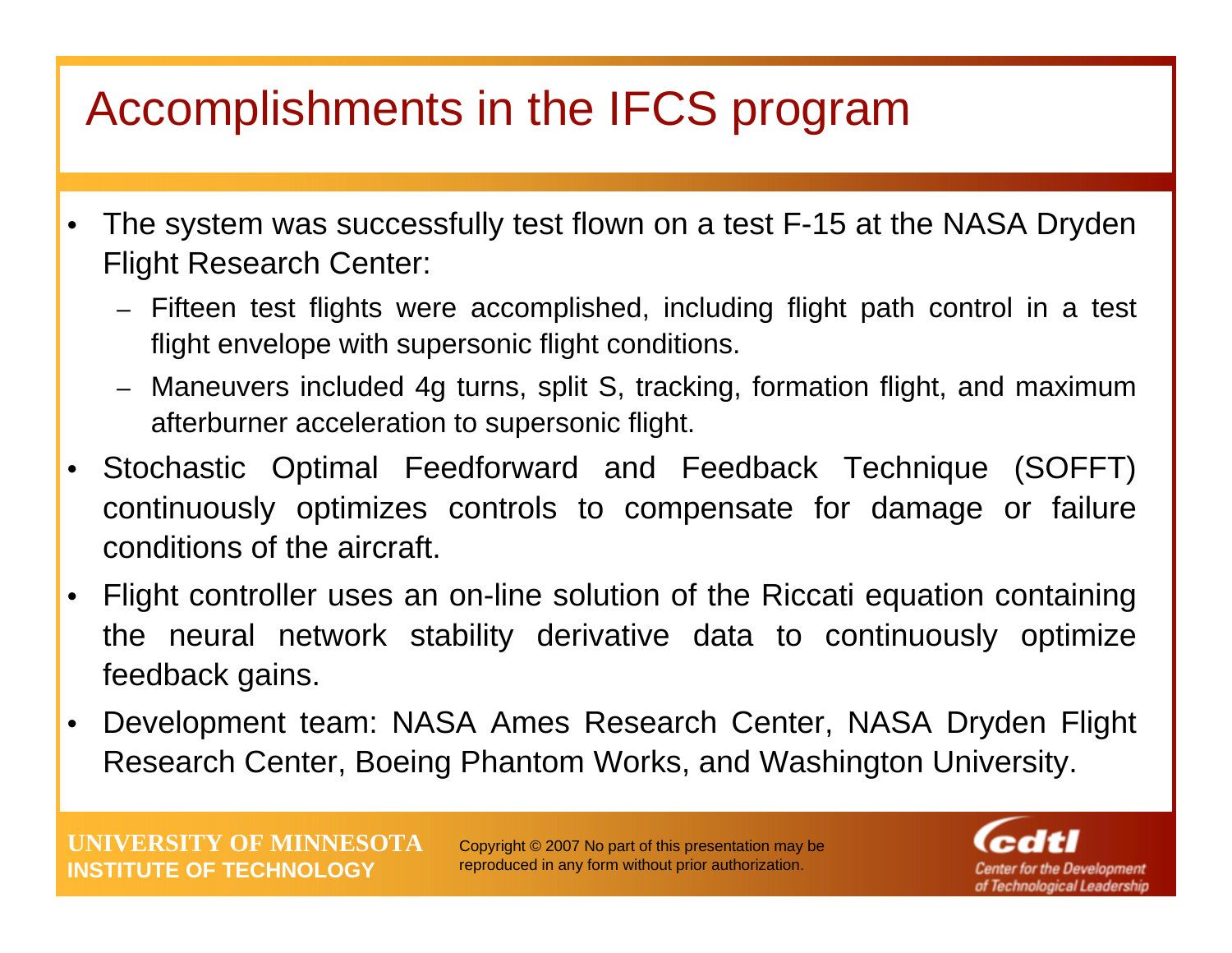# Self-healing Grid



## **Building on the Foundation:**

- **Anticipation of disruptive events**
- **Look-ahead simulation capability**
- **Fast isolation and sectionalization**
- **Adaptive islanding**

**UNIVERSITY OF MINNESOTAINSTITUTE OF TECHNOLOGY**

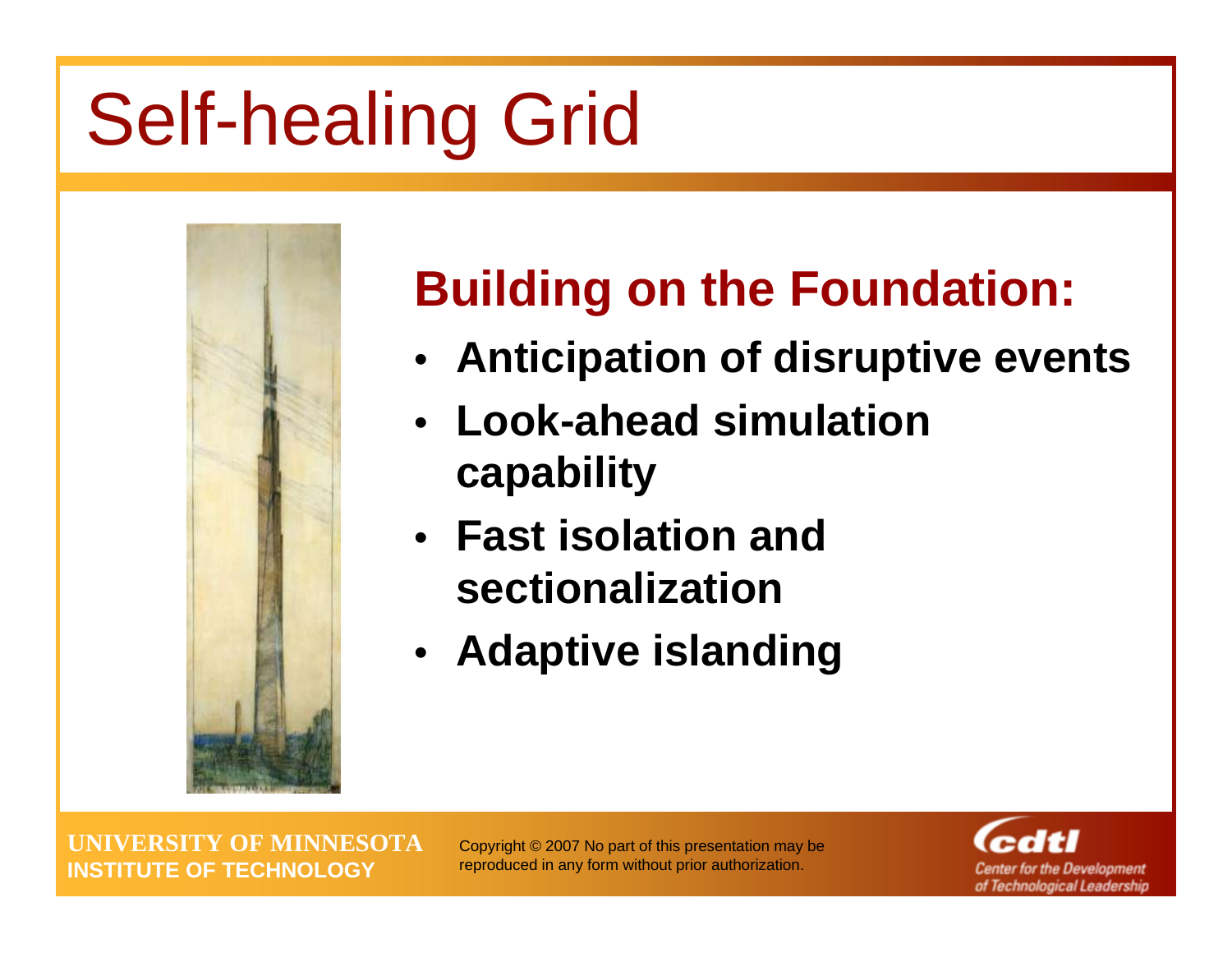## What are we doing about it? Enabling Technologies

- Monitoring: WAMS, OASIS, SCADA, EMS:
	- Wide-Area Measurement Systems (WAMS), integrate advanced sensors with satellite communication and time stamping using GPS to detect and report angle swings and other transmission system changes.
- Analysis: DSA/VSA, PSA, ATC, CIM, TRACE, OTS, ROPES, TRELSS, market/risk

### assessment…

- Information systems and on-line data processing tools such as the Open Access Same-time Information System (OASIS); and Transfer Capability Evaluation (TRACE) software- determine the total transfer capability for each transmission path posted on the OASIS network, while taking into account the thermal, voltage, and interface limits.

**UNIVERSITY OF MINNESOTAINSTITUTE OF TECHNOLOGY**



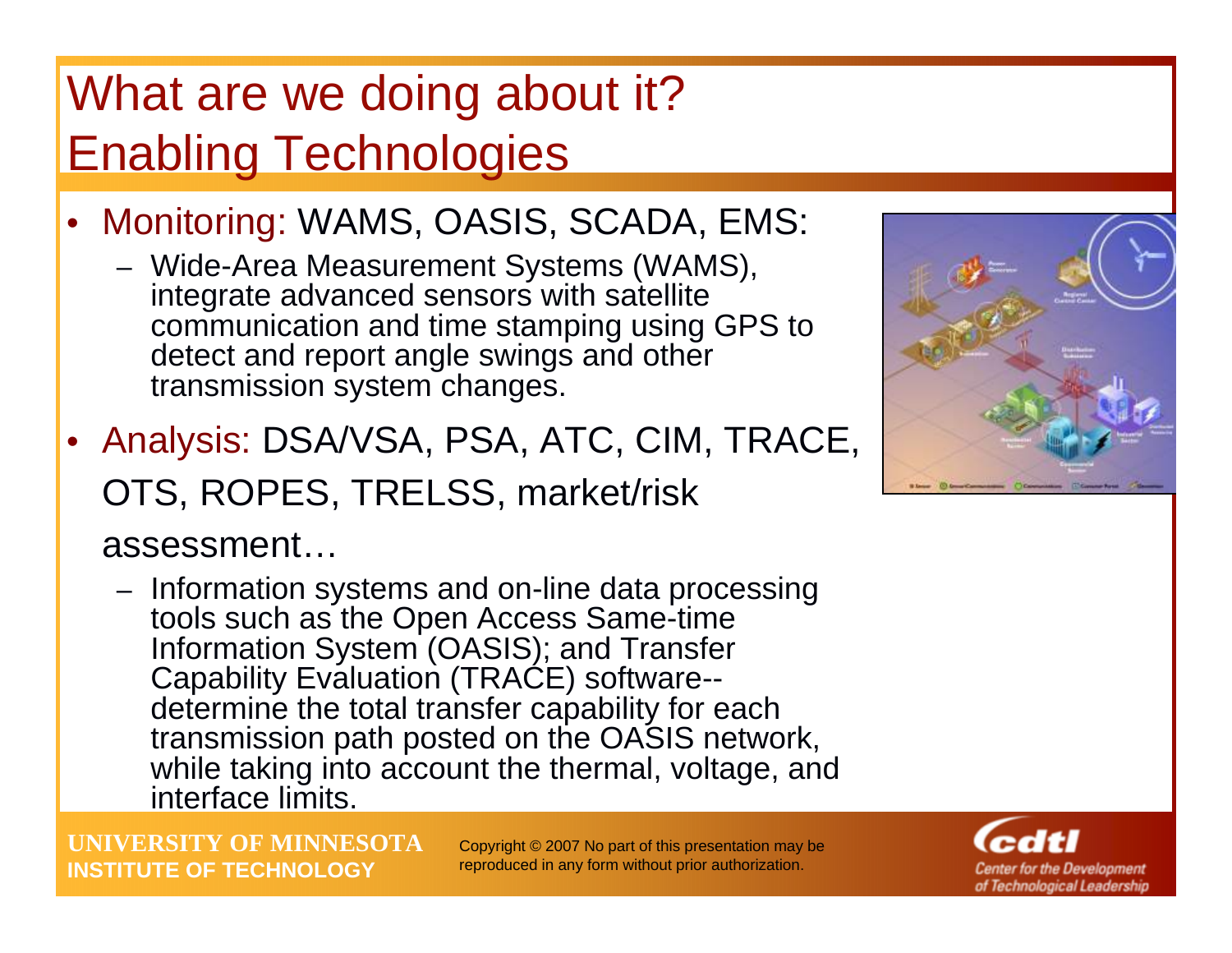## What are we doing about it? Enabling Technologies (cont.)

- • Control: FACTS; Fault Current Limiters (FCL)., …
	- Flexible AC Transmission System (FACTS): Up to 50% more power controlled through existing lines.
	- Fault Current Limiters (FCLs)-- large electrical "shock absorbers" for a few cycles
	- Intelligent Electronic Devices with security built incombining sensors, computers, telecommunication units, and actuators-- "intelligent agent" functions
- • Materials science: High-temperature superconducting cables, advanced silicon devices and wide-bandgap semiconductors for power electronics.
- • Distributed resources such as small combustion turbines, solid oxide and other fuel cells, photovoltaics, superconducting magnetic energy storage (SMES), transportable battery energy storage systems (TBESS), etc.



**UNIVERSITY OF MINNESOTAINSTITUTE OF TECHNOLOGY**

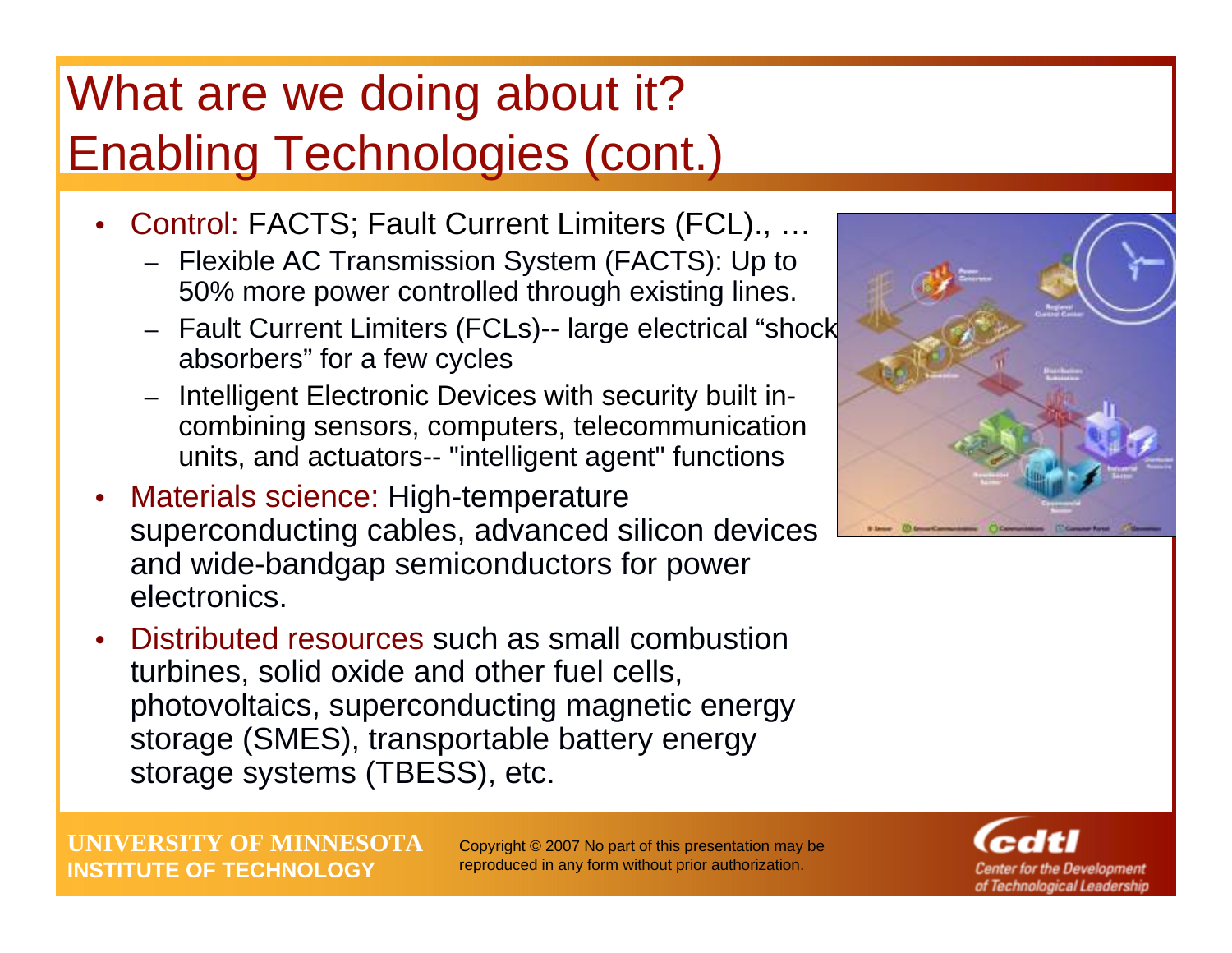## Enabling Technologies (cont.)



An example of a static VAR Switzerland. compensation installation.



A gas insulated transmission line tunnel in

#### **UNIVERSITY OF MINNESOTAINSTITUTE OF TECHNOLOGY**

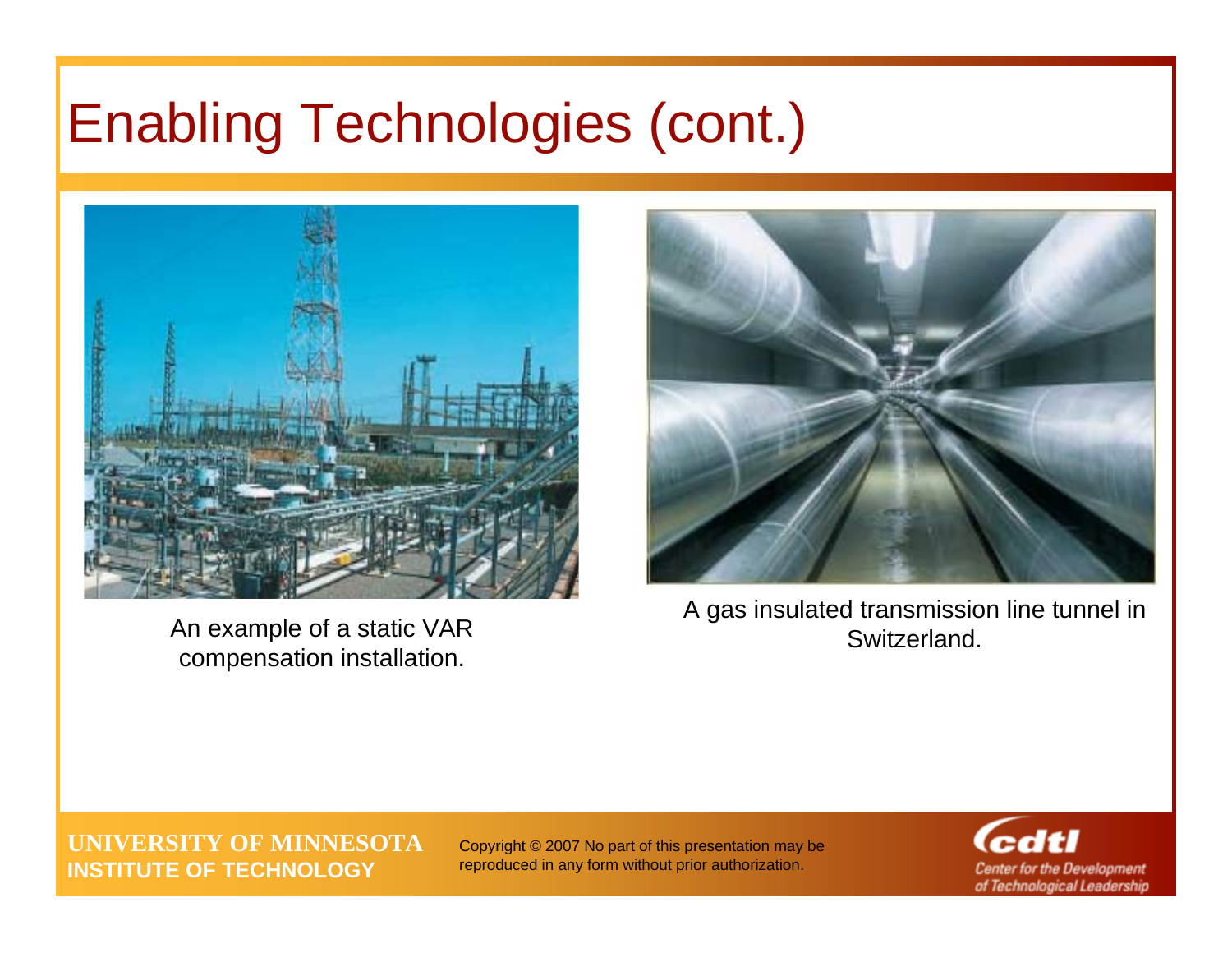## Technology Solutions: Maximize Utilization

Superconducting Cables

- 2 to 5 times the current
- Can be used to retrofit existing ducts and pipes
- Need to reduce cost, improve reliability of cryogenic system and gain more operating experience



Center for the Development of Technological Leadership

**UNIVERSITY OF MINNESOTAINSTITUTE OF TECHNOLOGY**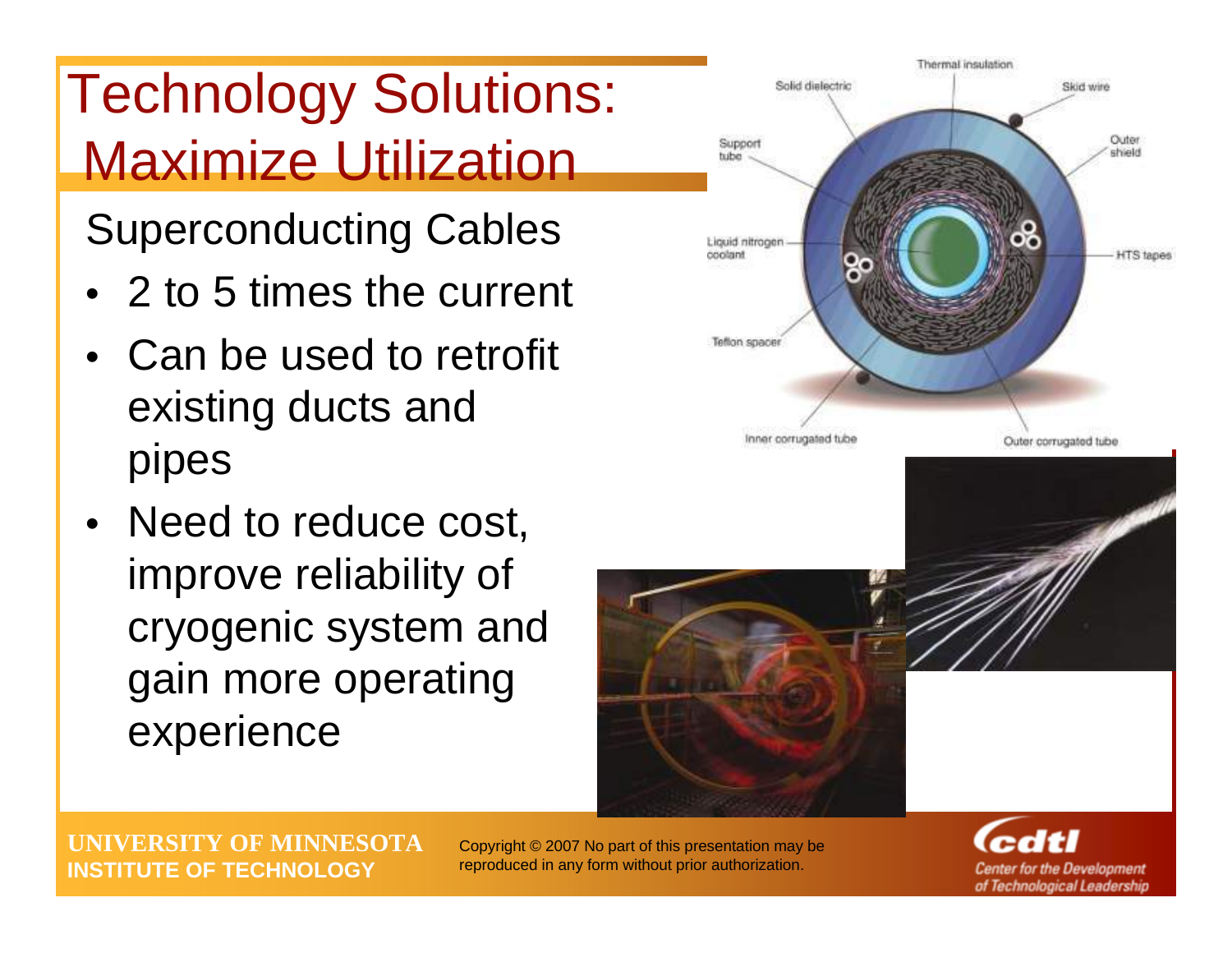## Look-Ahead Simulation Applied to Multi-Resolution Models

- Provides faster-than-real-time simulation
	- By drawing on approximate rules for system behavior, such as power law distribution
	- – By using simplified models of a particular system
- • Allows system operators to change the resolution of modeling at will
	- Macro-level (regional power systems)
	- Meso-level (individual utility)
	- Micro-level (distribution feeders/substations)



**UNIVERSITY OF MINNESOTAINSTITUTE OF TECHNOLOGY**

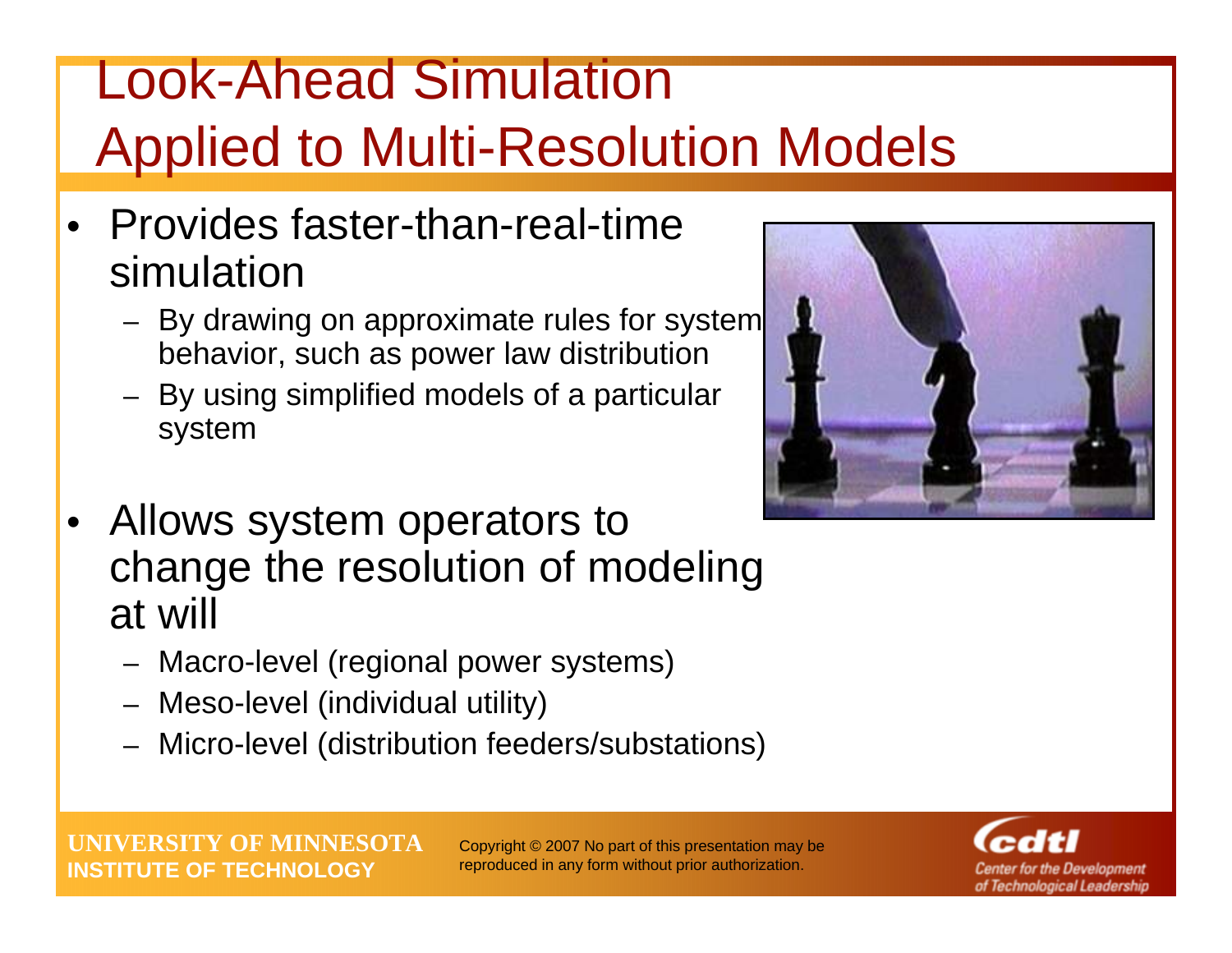# **Control Strategies**

• Centralized



• Perfectly decentralized



 $G_0$   $\blacksquare$   $G_1$ 

 $K_1$  **K**<sub>2</sub>

 $G<sub>2</sub>$ 

• Distributed

**UNIVERSITY OF MINNESOTAINSTITUTE OF TECHNOLOGY**

Copyright © 2007 No part of this presentation may be reproduced in any form without prior authorization.

*K-1*

*G-1*

*K0*

**Center for the Development** of Technological Leadership

edtl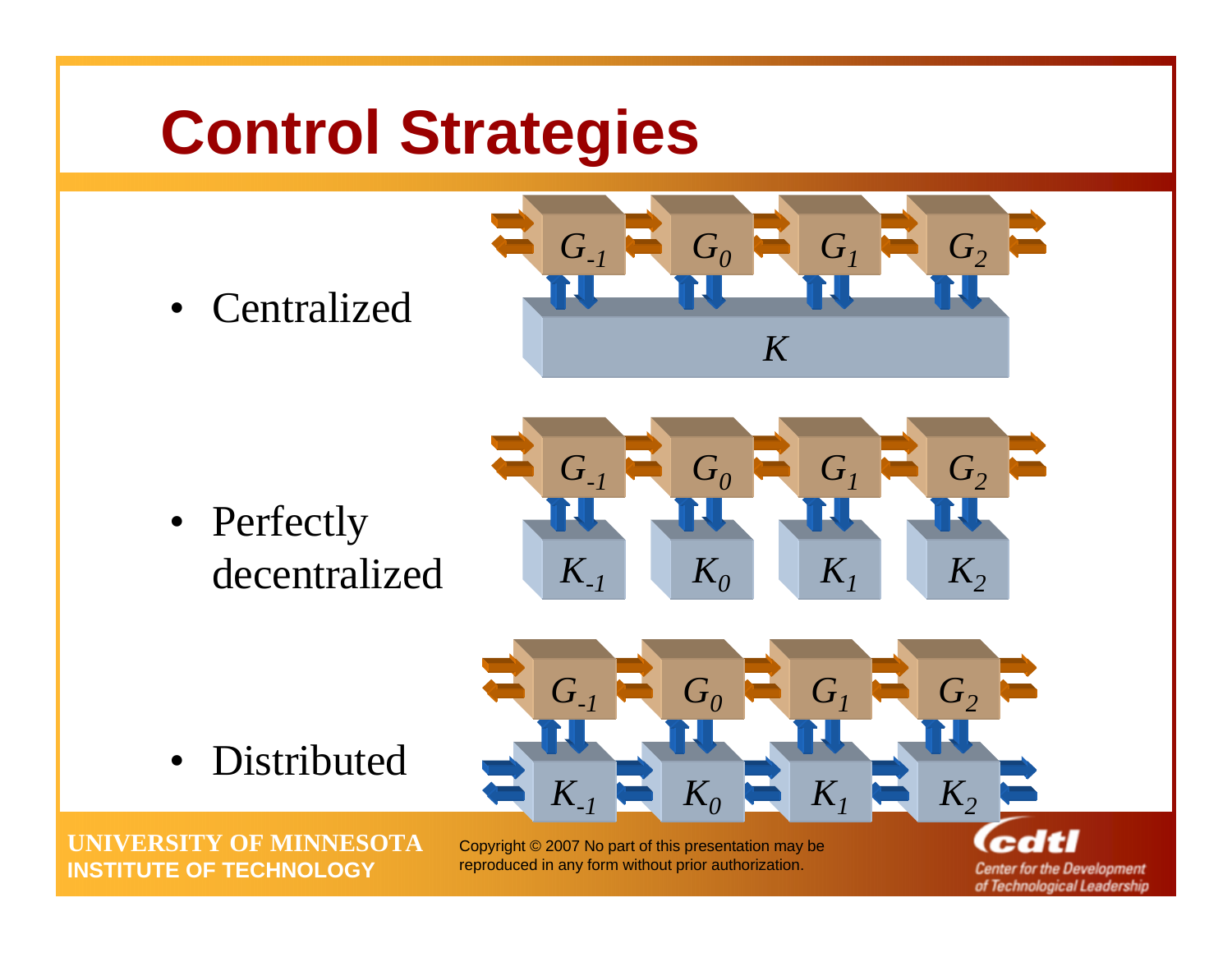# Background: The Self-Healing Grid



**UNIVERSITY OF MINNESOTAINSTITUTE OF TECHNOLOGY**

Copyright © 2007 No part of this presentation may be reproduced in any form without prior authorization.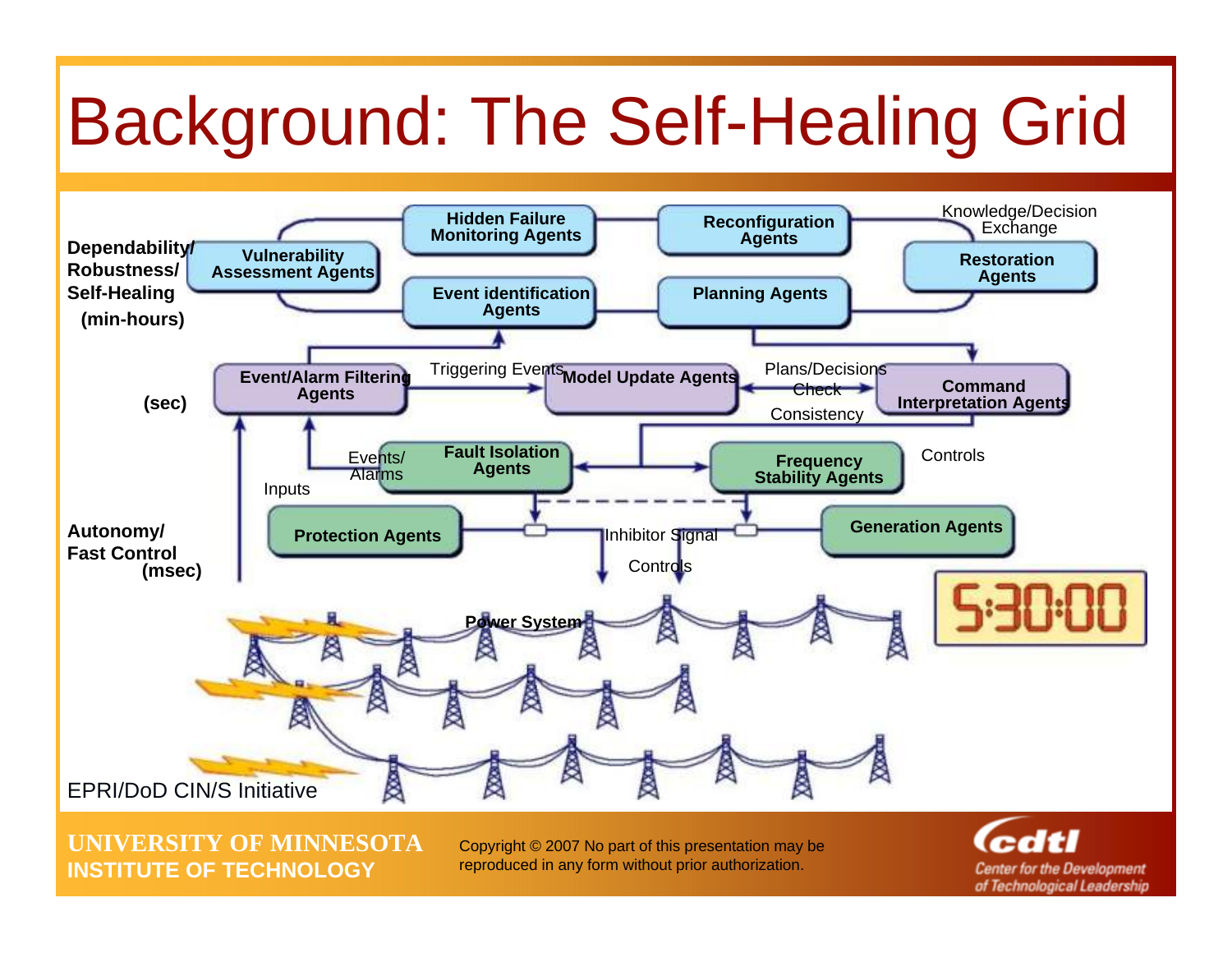## Background: Intelligent Adaptive Islanding



#### **Institute OF CIN/S Initiative**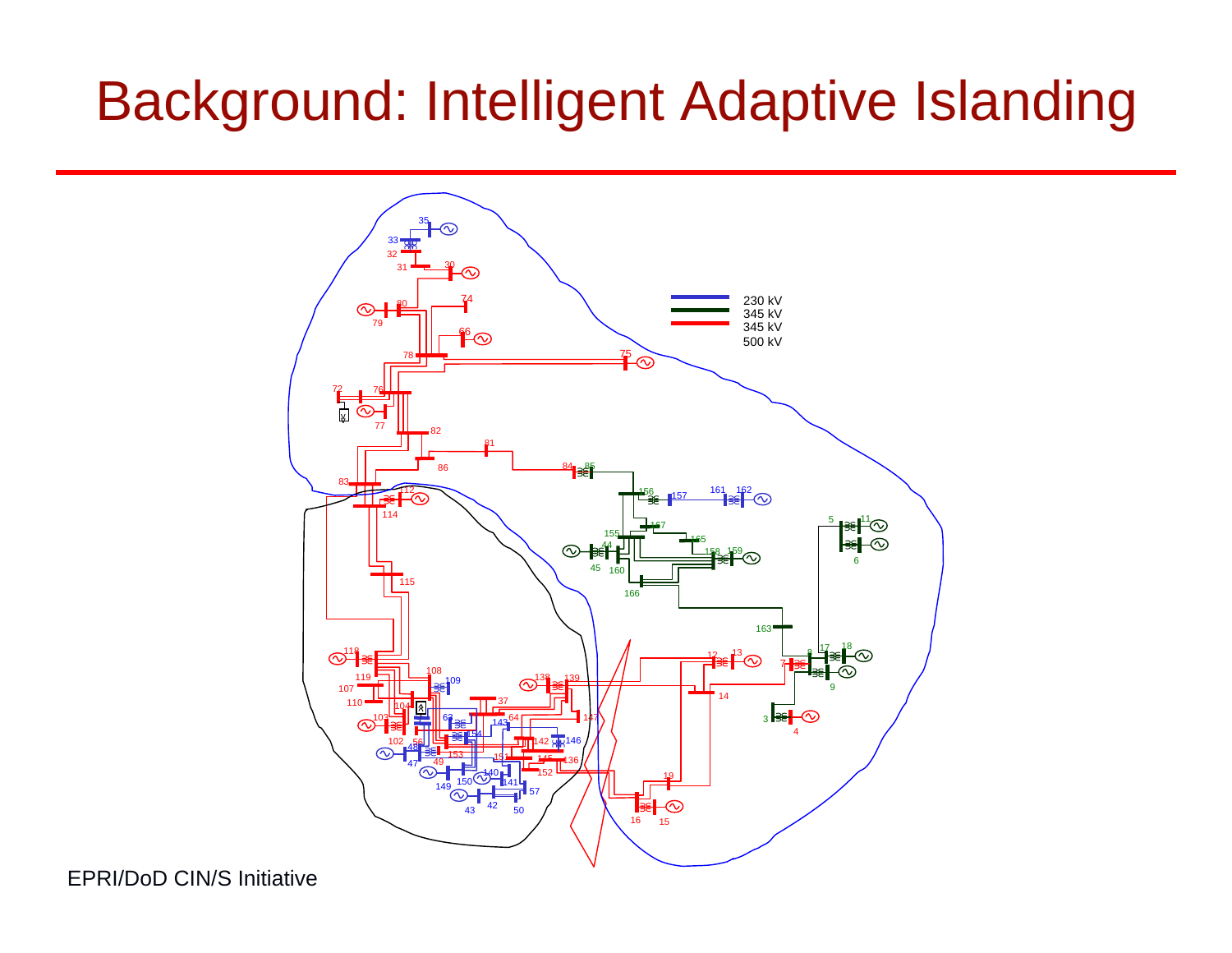# Background: Simulation Result



**UNIVERSITY OF MINNESOTAINSTITUTE OF TECHNOLOGY**

Copyright © 2007 No part of this presentation may be reproduced in any form without prior authorization.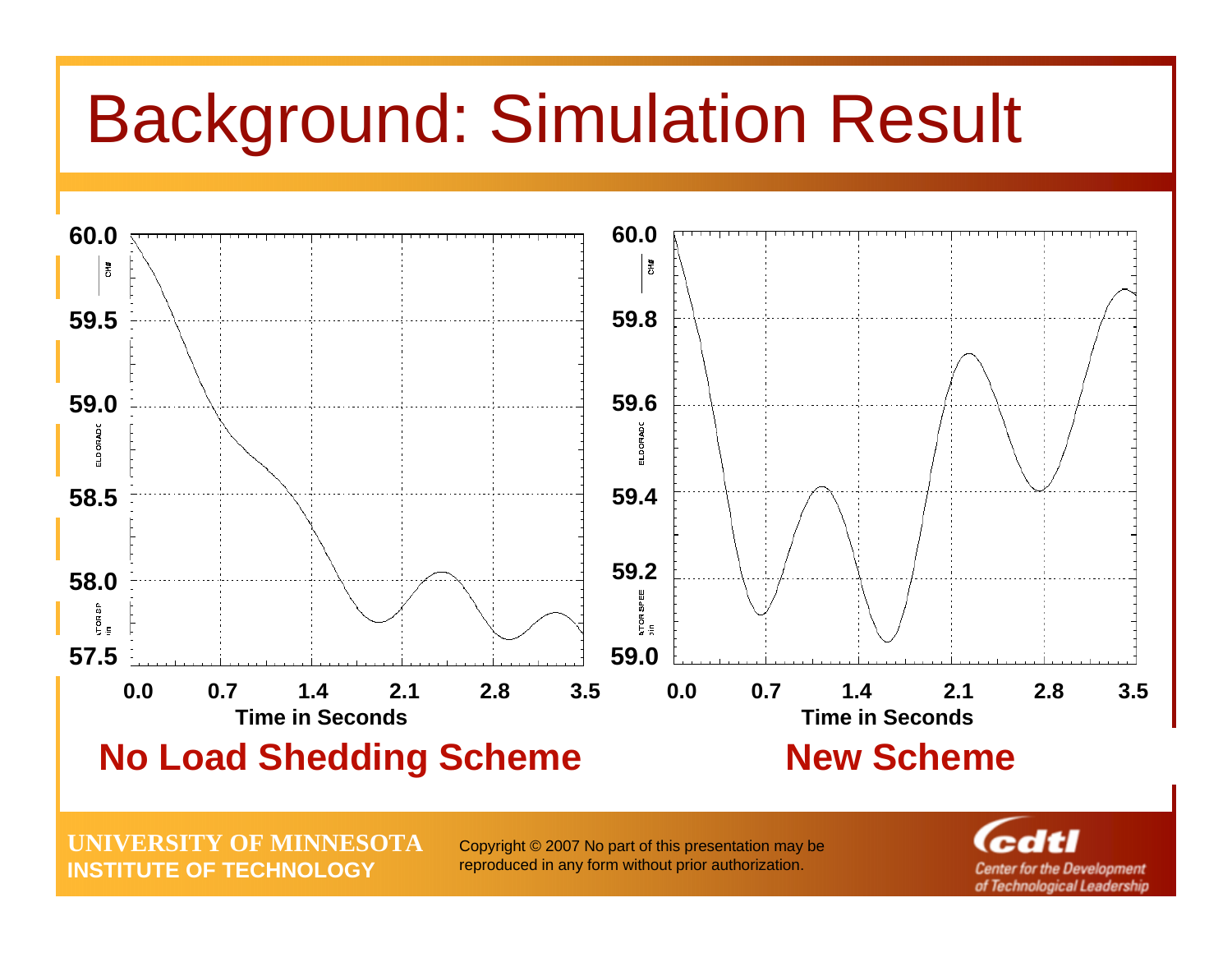## EPRI's Reliability Initiative-- Sample Screen of Real-time Security Data Display (RSDD)

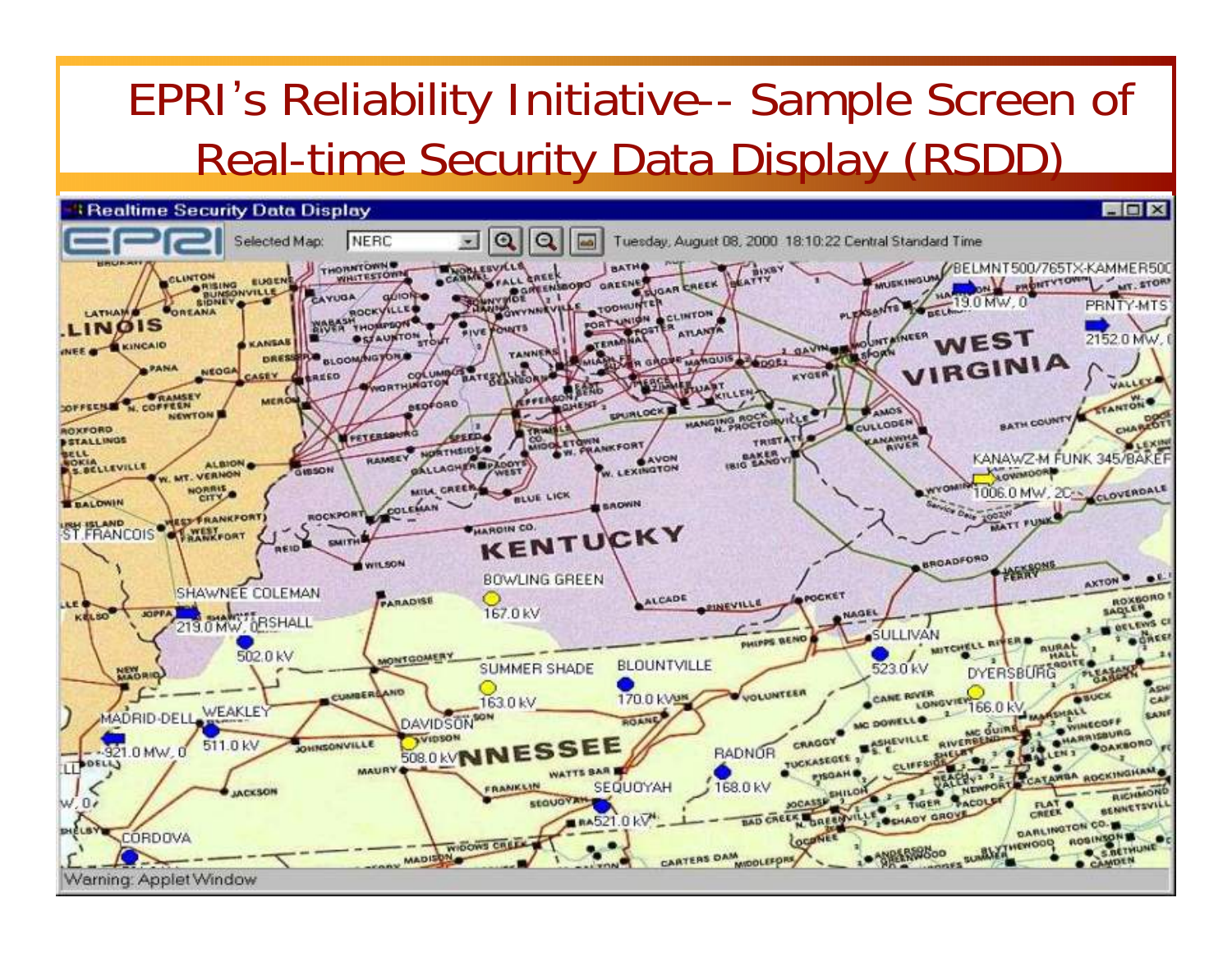## **What can be Done? Vulnerability Assessment**

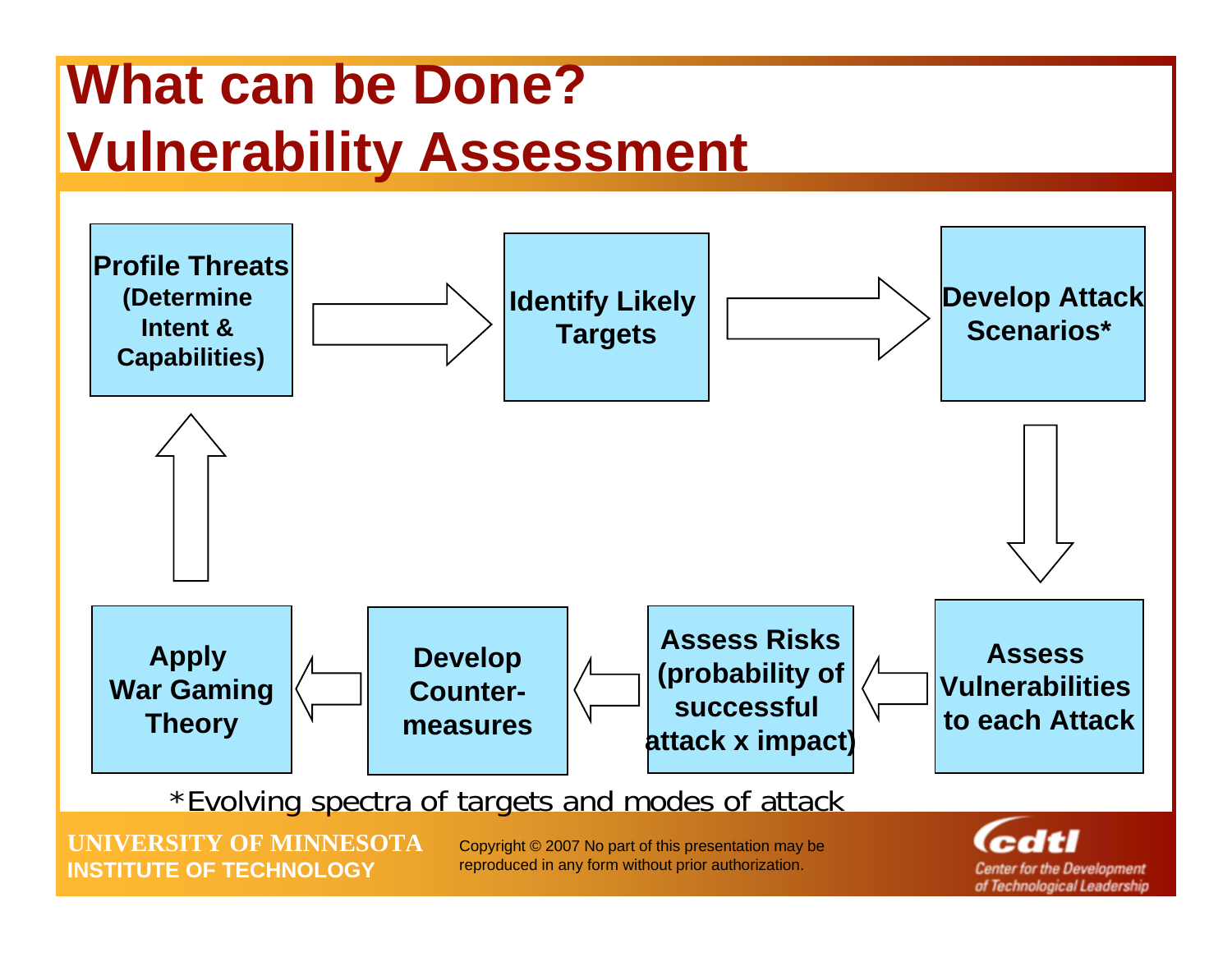### Probabilistic Risk Assessment (PRA) - In Depth Voltage Root Causes (October 2001) Sensitive



**UNIVERSITY OF MINNESOTAINSTITUTE OF TECHNOLOGY**

Copyright © 2007 No part of this presentation may be reproduced in any form without prior authorization.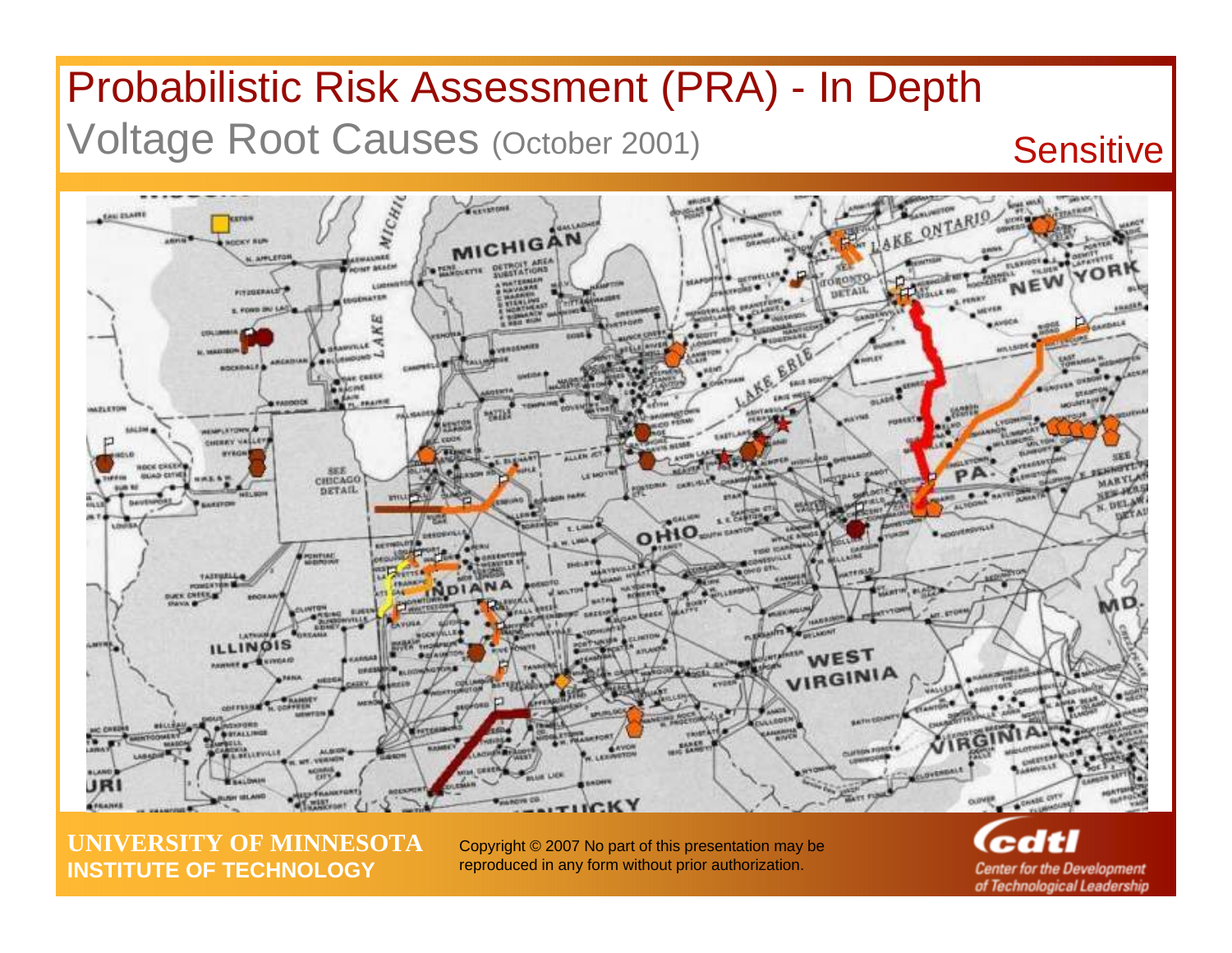## Systems Control Challenge

- Enhancing Reliability and Security of Network Operation via quantification of the system state and its "direction/ speed/momentum" toward a major failure
- Making Network Availability (quick restoration) a key requirement
- Introducing Quality of Service as an additional constraint
- Ultimately, enabling operators to act more efficiently and with greater confidence in difficult (sometimes unclear, unexpected or even conflicting) circumstances



Which trajectories lead to catastrophic failures?

**UNIVERSITY OF MINNESOTAINSTITUTE OF TECHNOLOGY**

Copyright © 2007 No part of this presentation may be reproduced in any form without prior authorization.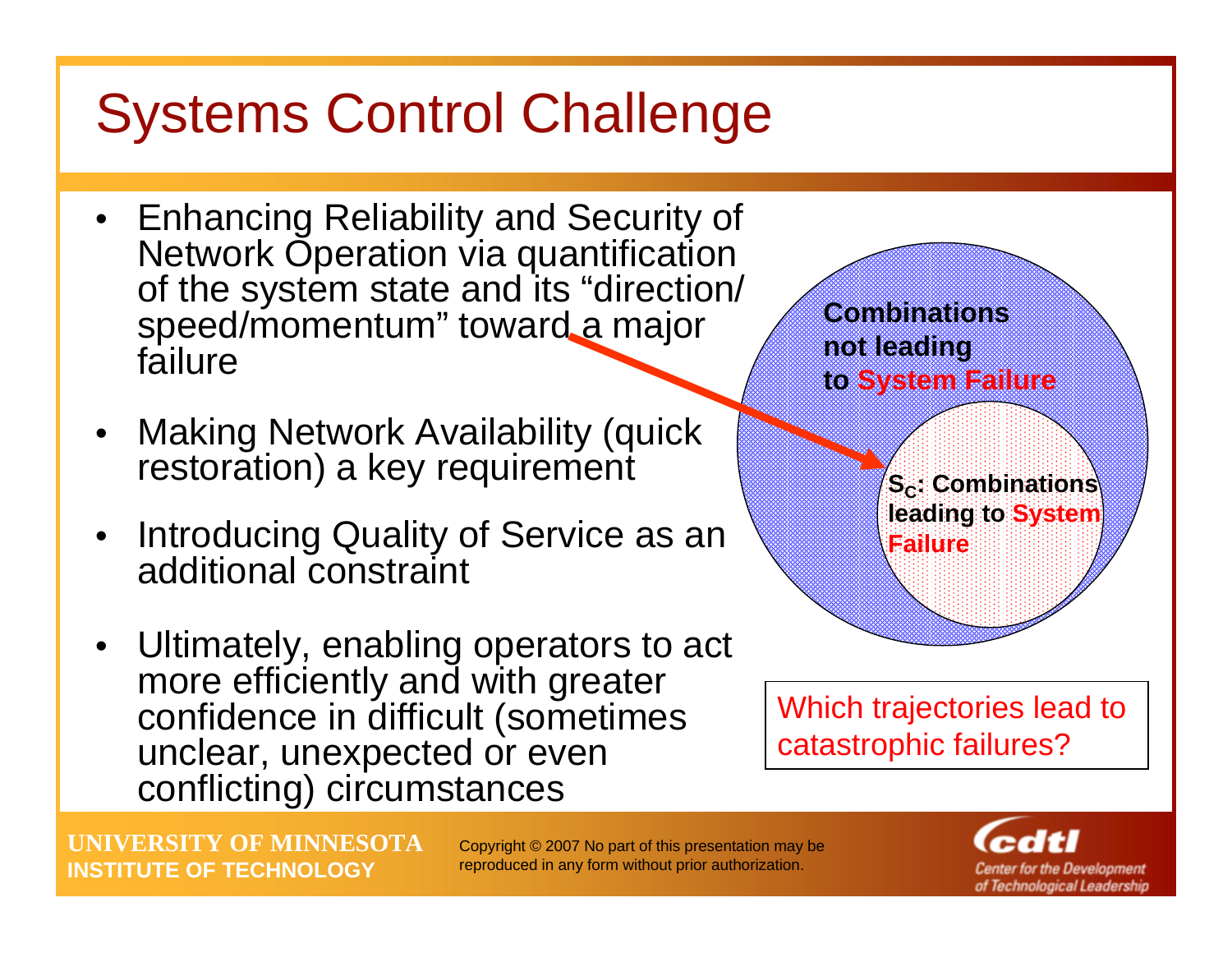## An Assessment Methodology



**UNIVERSITY OF MINNESOTAINSTITUTE OF TECHNOLOGY**

Copyright © 2007 No part of this presentation may be reproduced in any form without prior authorization.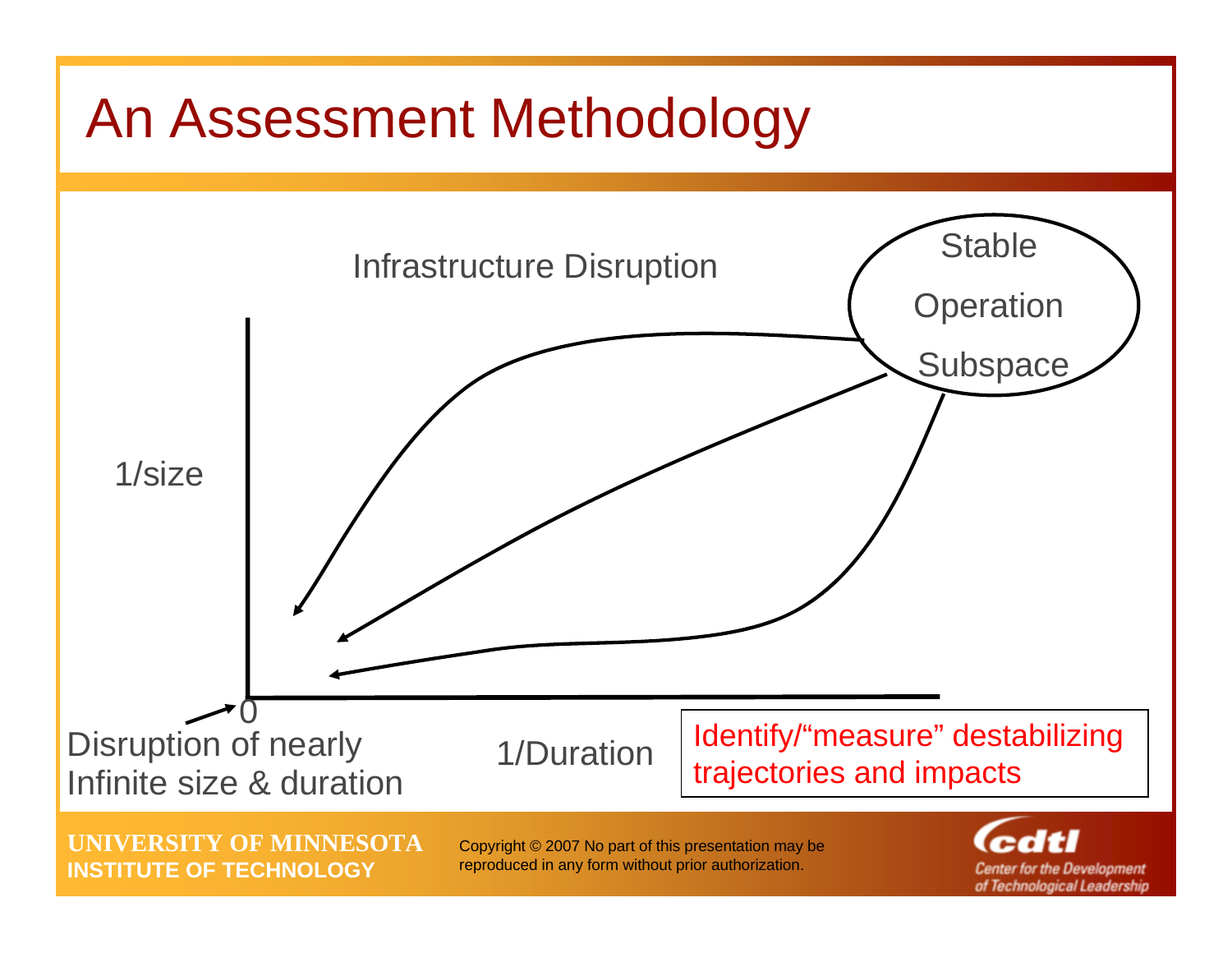# One of my research areas: S&T Assessment, Scan and Map (April 2005-Feb 2006; Galvin Electricity Initiative)

### Objectives:

- Identify the most significant Science & Technology innovations which would meet energy service needs over the next 10 or 20 years;
- • Determine Science & Technologies areas and concepts which address customer aspirations and hopes; when conceived, they will lead to:
	- Technologies that encourage job creation and address the needs of the society;
	- An energy system so robust and resilient that it will not fail;
	- A totally reliable, secure communication system that will not fail.

#### Source: Galvin Electricity Initiative [www.galvinelectricity.org](http://www.galvinelectricity.org/)

**MINNESOTA INSTITUTE OF TECHNOLOGY**



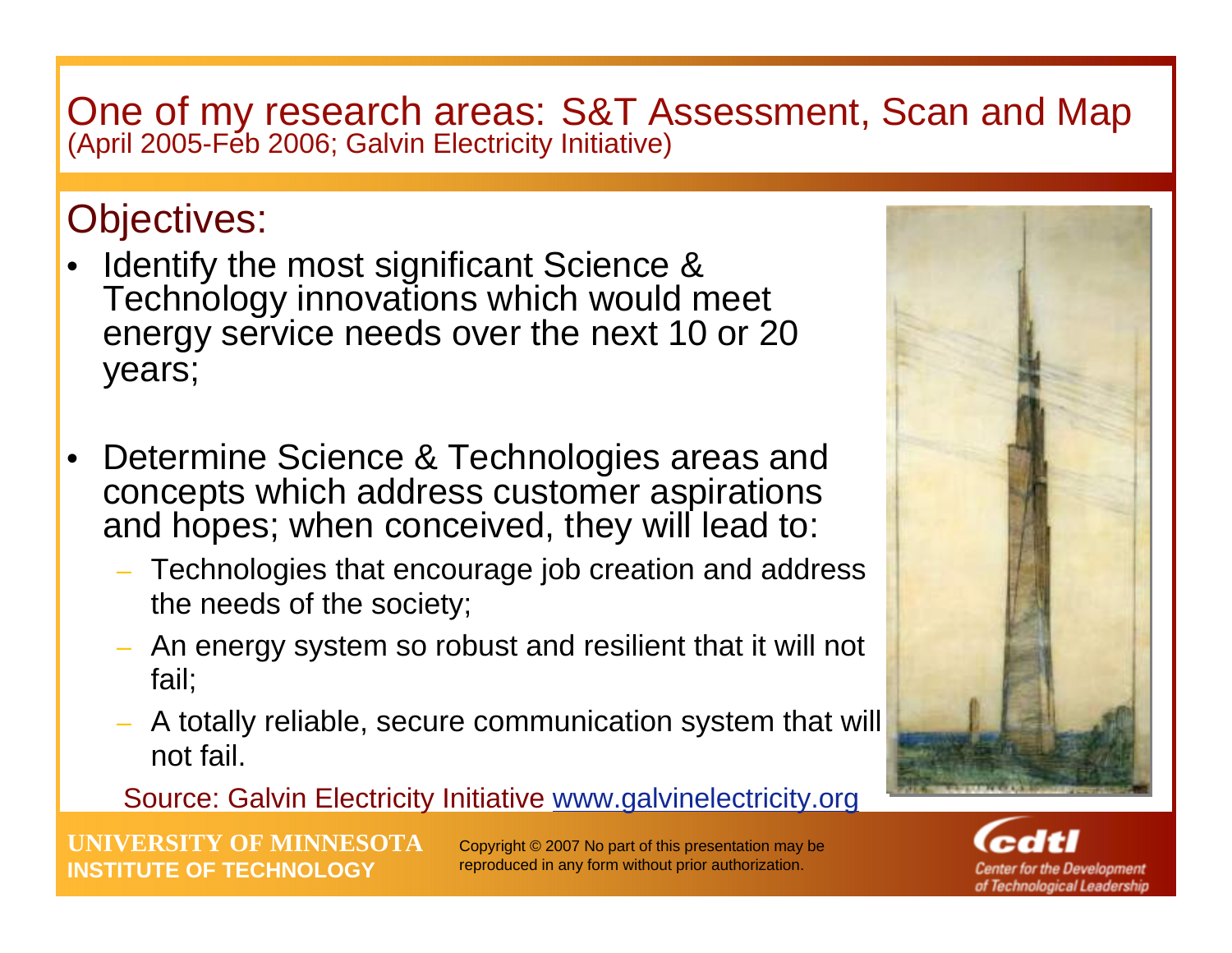# **S&T Policy Challenges**

Adopted from Prof. Neal Lane, Rice Univ.

Four Threats To U.S. Science and Technology In The Future –ALL OF WHICH ARE, IN PART, 'POLITICAL'

- MONEY TO FUND Science and Technology
- PEOPLE TO DO Science and Technology
- PUBLIC UNDERSTANDING AND TRUST In Science
	- LEADERSHIP and SUSTAINED COMMITMENT
- INTERNATIONAL COOPERATION
	- PARTICULARLY DIFFICULT IN A POST 9/11

**UNIVERSITY OF MINNESOTAINSTITUTE OF TECHNOLOGYWORLD** 

Copyright © 2007 No part of this presentation may be reproduced in any form without prior authorization.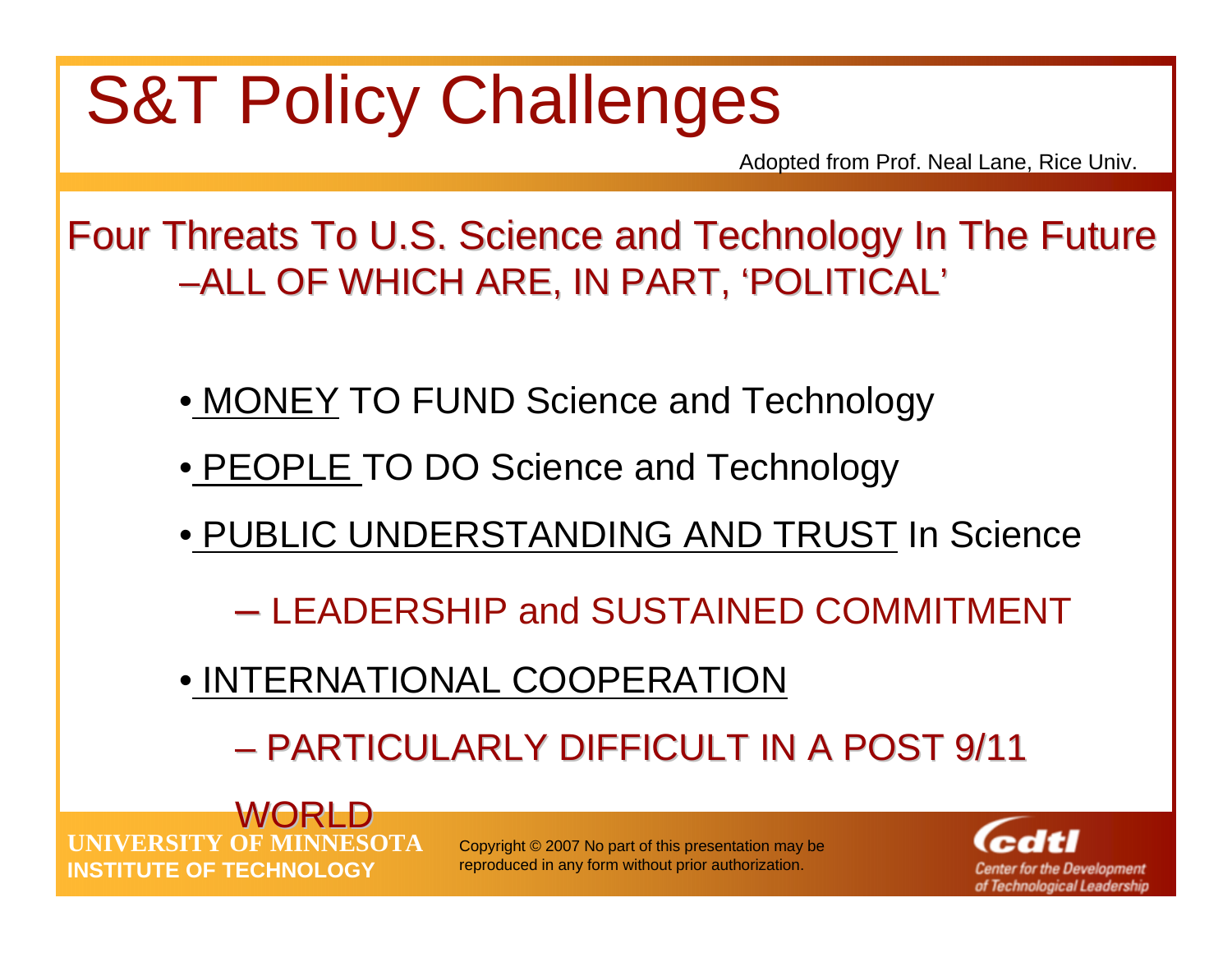### Unresolved Issues Cloud Planning for the Future

### **Restructuring Trilemma**



**UNIVERSITY OF MINNESOTAINSTITUTE OF TECHNOLOGY**

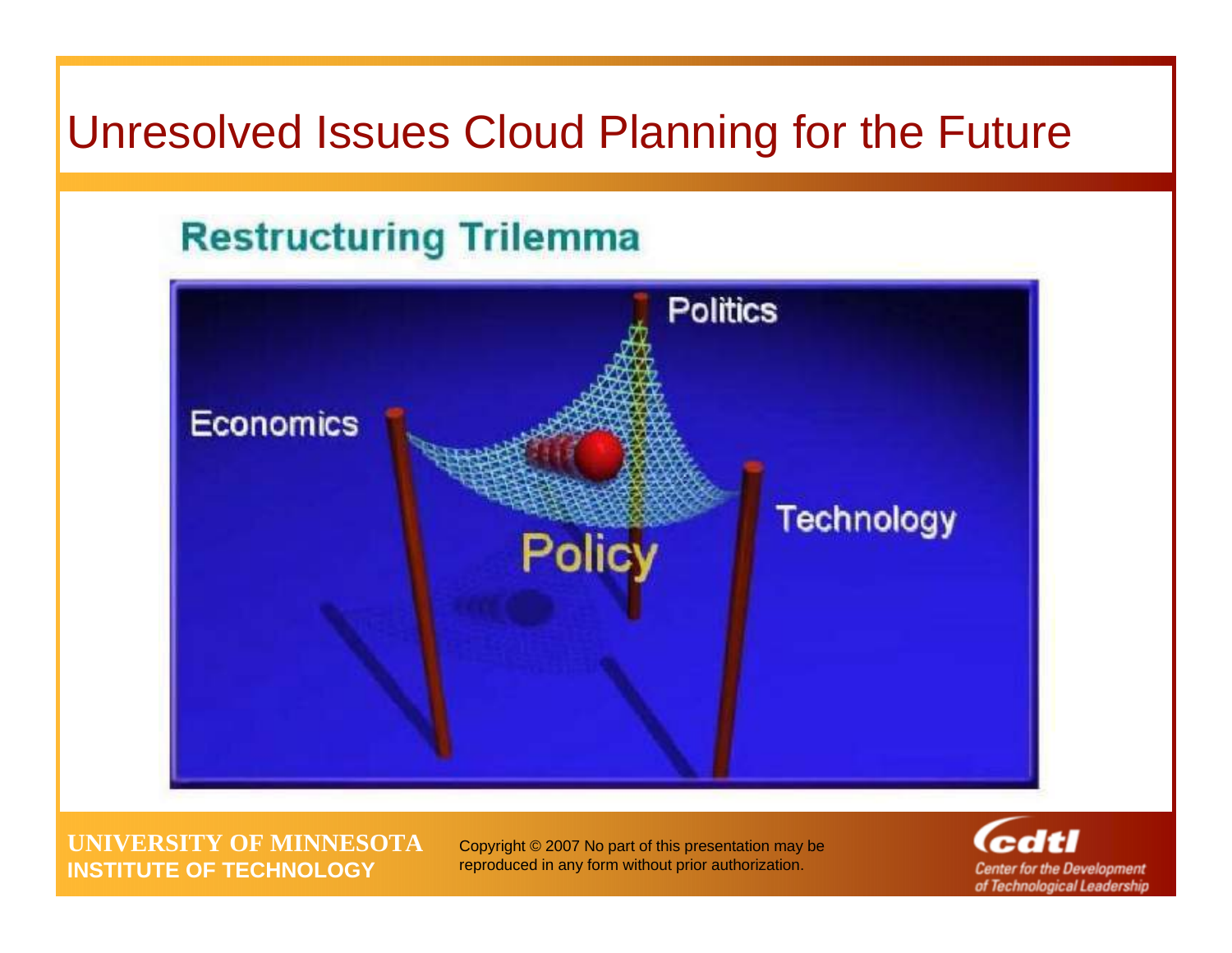## Recommendations

- Establish the "Smart Grid" as a national priority
- Authorize increased funding for R&D and demonstrations of the "Smart Grid"
- Revitalize the national public/private electricity infrastructure partnership needed to fund the "Smart Grid"

**UNIVERSITY OF MINNESOTA**

### deployment

**INSTITUTE OF TECHNOLOGY**

Copyright © 2007 No part of this presentation may be reproduced in any form without prior authorization.

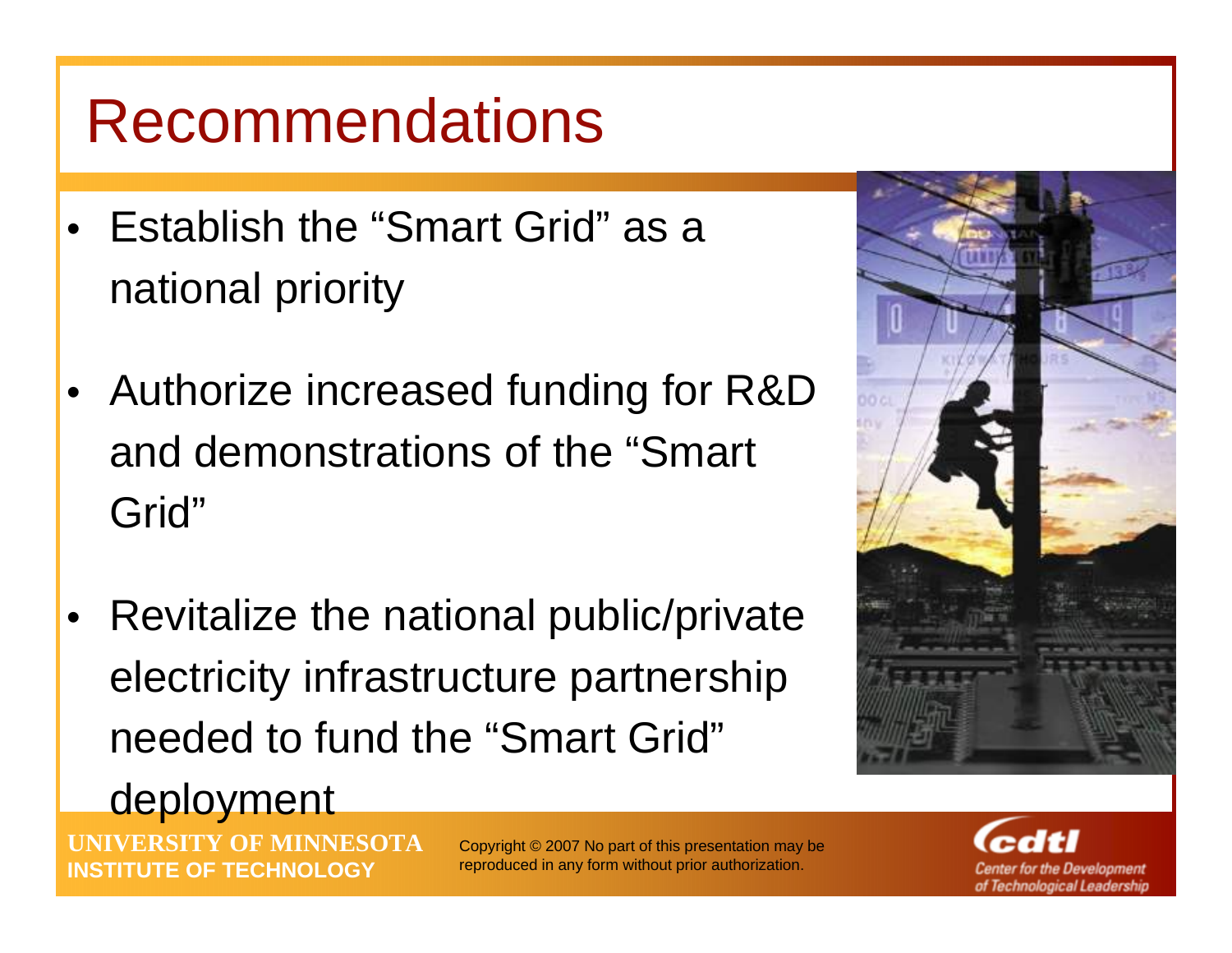## Discussion and the Road Ahead

- What are the key security issues facing the world, our nation, MN and industry?
	- **What is your vision for the future– what will it look like or how securely will it perform in 2008-2020?**
	- **What are the difficult challenges to overcome to achieve your vision?**
	- **What enabling security technologies and policies are needed to address these?**
	- **What critical issues should we consider in beginning plans for in 2008 and beyond?**



**UNIVERSITY OF MINNESOTAINSTITUTE OF TECHNOLOGY**

Copyright © 2007 No part of this presentation may be reproduced in any form without prior authorization.